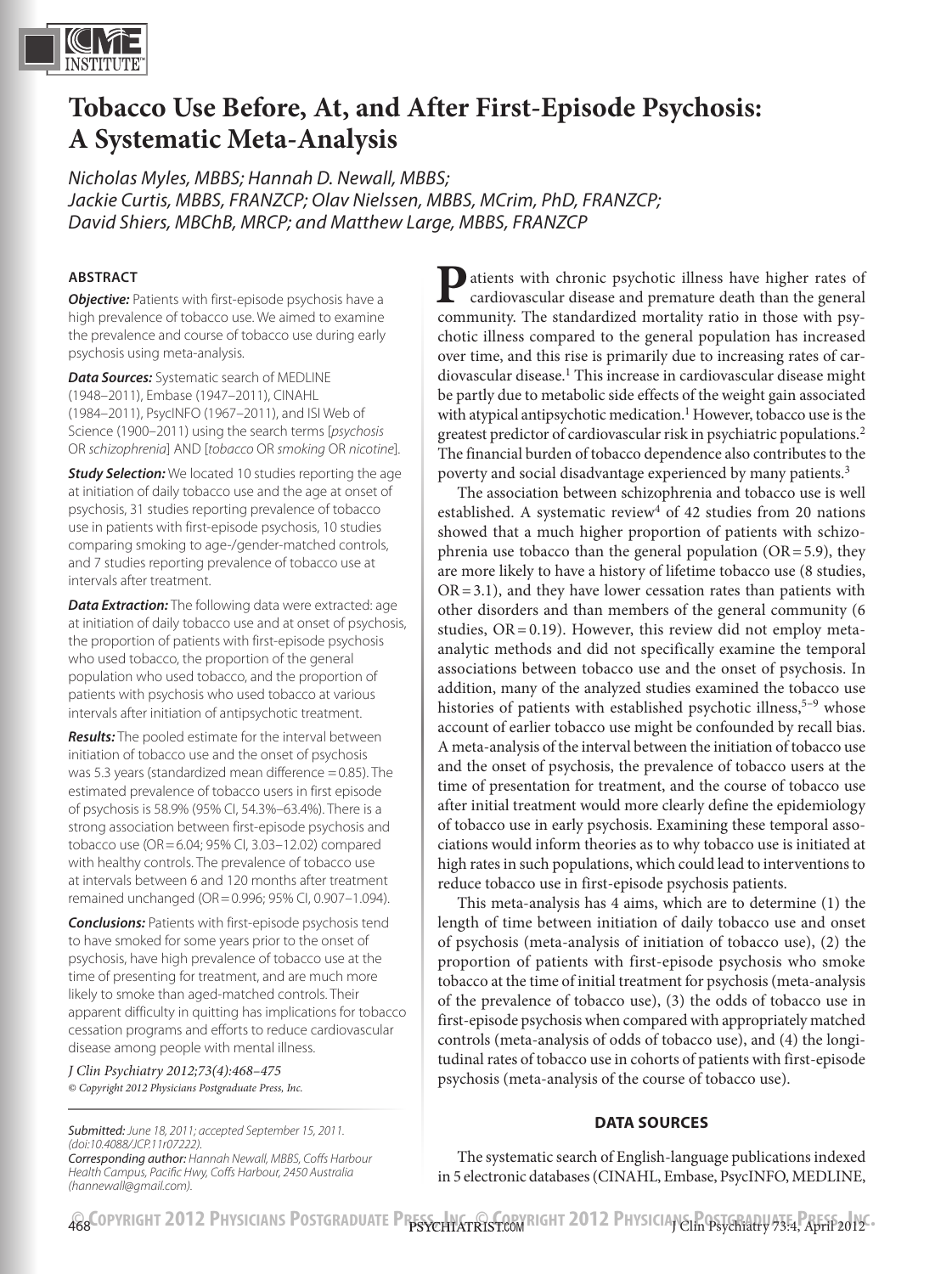#### **For Clinical Use**

- ◆ Tobacco smoking is a risk factor for developing cardiovascular disease in patients with psychotic illness.
- ◆ The prevalence of tobacco use before, at, and after the first episode of psychosis is around 60% and remains constant after the illness is established.
- ◆ The initiation of tobacco use precedes the onset of psychosis by a mean of 5.3 years.
- ◆ Ultrahigh-risk and first-episode psychosis patients are an ideal target for smoking cessation programs, which should be routinely offered in first-episode psychosis services.



and ISI Web of Science) is shown in Figure 1. A broad search strategy was employed because tobacco use data were not mentioned in either the title or abstract of many articles, and hence all articles that appeared to report on tobacco, cannabis, or substance use by cohorts of patients with first-episode psychosis were examined in full text by N.M. and H.D.N. The reference lists of relevant articles were hand searched to locate articles not detected by electronic searches. Authors of articles describing studies that might have recorded, but not published, data on tobacco use were contacted with a request for unpublished data.

#### **STUDY SELECTION**

The articles yielded for each of the individual meta-analyses are outlined in Figure 1, and details of the articles included in each meta-analysis are outlined in Supplementary eTable 1

(available at PSYCHIATRIST.COM). Studies were included in the 3 meta-analyses if they reported the mean and standard deviation of age at onset of psychosis and age at initiation of daily tobacco use in patients with psychosis. Studies of chronic patients, in which tobacco use was assessed after first episode of psychosis, were included in the meta-analysis of initiation of tobacco use because the estimated date of initiating daily tobacco use is retrospective regardless of whether the measure is made at diagnosis of psychosis or at some time thereafter.

Studies were included in any of the meta-analyses if they reported (1) cohorts of patients with first-episode psychosis, including first-episode schizophrenia, schizoaffective disorder, other schizophrenia-spectrum disorder, or affective psychosis; and (2) the proportion of patients with firstepisode psychosis using tobacco at the time of presentation to services.

Studies were excluded if they reported on patients with drug-induced or organic psychoses and if they reported on patients who had already been described in other studies.

#### **Definition of Tobacco Use**

Daily tobacco use was the threshold definition in each study, although there was some variation in how this was quantified. In all of the studies, the level of tobacco use was considered to be clinically significant, usually because the patient used tobacco regularly when it was available. We were unable to examine between-study heterogeneity of heavy or more continuous tobacco use and less heavy, intermittent, or discontinued tobacco use because few studies stratified patients according to their tobacco intake. The random effects model used in the meta-analyses only requires that thresholds are consistently applied within studies and allows for differences in the studied populations such as the threshold for inclusion in the tobacco using group.

#### **DATA EXTRACTION**

The methods were based on guidelines for Meta-Analysis of Observational Studies in Epidemiology (MOOSE).<sup>10</sup> The data were extracted independently by N.M. and H.D.N. There were 5 disagreements regarding effect size data in the meta-analysis of the prevalence of tobacco use, 2 in the meta-analysis of odds ratios, and none in the meta-analyses of course and initiation of tobacco use. Disagreements were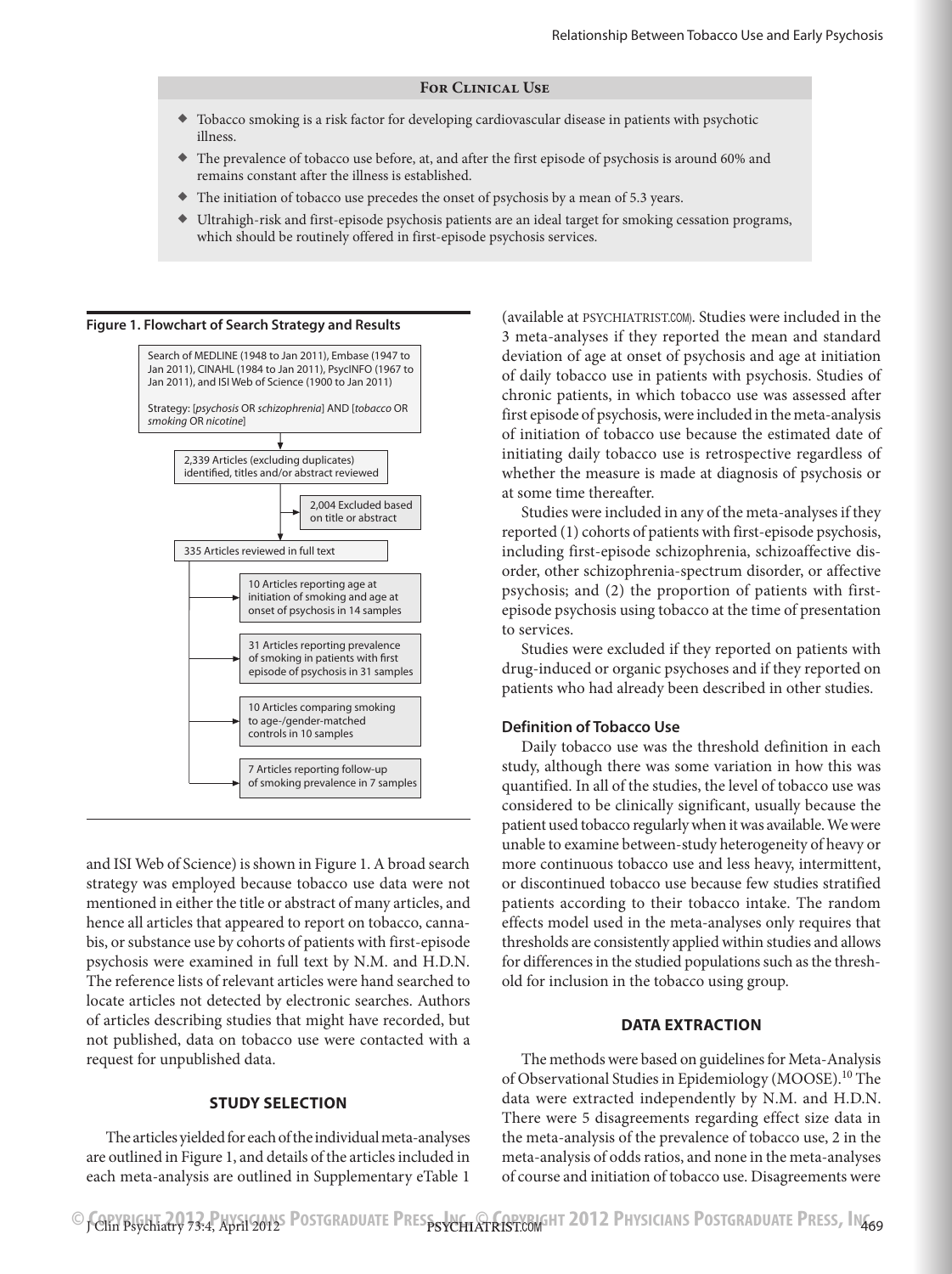resolved by a joint examination of the articles. The following data were extracted: the mean age and standard deviation at initiation of daily tobacco use and age at onset of psychosis and the sample size of the group (meta-analysis of initiation of tobacco use); the proportion of patients with first-episode psychosis who used tobacco and the sample size of the group (meta-analysis of the prevalence of tobacco use); the proportion of the general population, or of age- and gendermatched controls, who used tobacco and the sample sizes of the groups (meta-analysis of odds of tobacco use); and the proportion of patients with psychosis who used tobacco at various intervals after initiation of antipsychotic treatment and the sample size of the group at follow-up (meta-analysis of course of tobacco use).

The following methodological characteristics and quality measures were recorded: the proportion of patients with affective psychosis in each sample, the proportion of male subjects in each sample, the year in which the sample was collected, the mean age of each sample, the geographic region in which the study was undertaken, information on whether subjects were recruited consecutively, use of objective diagnostic measures of psychosis, and use of objective measures to assess tobacco use status.

#### **Meta-Analysis**

Meta-analytically estimated standardized mean difference, logit event rates, and odds ratios were computed using Comprehensive Meta-Analysis Version 2 (Biostat, Eaglewood, New Jersey). Between-study heterogeneity was assessed using the  $I^2$  statistic, and between-group heterogeneity was assessed using *Q* value statistics. A random-effects meta-analysis was chosen on an a priori basis for all analyses because of the differences between studies in patient groups and methods.

Between-study heterogeneity might be associated with socioeconomic status of the sample, because tobacco use is associated with lower socioeconomic status in high-income countries, $^{11}$  and by other methodological or study quality considerations. Hence, we assessed whether between-study heterogeneity in effect size was associated with (1) the proportion of patients in each study who were male, because men in most countries are generally more likely to use tobacco than women; (2) the geographical region of the study, because the prevalence of tobacco use and the onset of tobacco use varies between regions; (3) the year the study was published, because prevalence of tobacco use has declined in most advanced countries; (4) the proportion of patients with affective psychosis, to examine whether tobacco use might have been commenced in response to unrelated affective symptoms; (5) examination of consecutive presentations (quality measure); (6) use of a systematic measure of tobacco use (quality measure); or (7) use of systematic methods to diagnose psychosis (quality measure).

#### **Publication Bias**

Two methods were used to investigate publication bias. First, a funnel (Egger's) plot of the effect size versus the variance<sup>12</sup> was inspected for the presence of smaller samples that might have been published because they reported high prevalence of tobacco use. Second, Duval and Tweedie's "trim and fill" method was used to examine the possible effect of hypothetically missing samples on the pooled estimate of the standardized mean difference, logit event rate, or odds ratio $13$ 

#### **RESULTS**

#### **Meta-Analysis of Initiation of Tobacco Use**

Fourteen data samples with a combined sample size of 1,618 subjects (per sample, mean [SD]=115.6 [167.7]) were included in the meta-analysis of initiation. One sample $^{14}$  was excluded because it examined a pediatric population.

#### **Meta-Analysis of the Prevalence of Tobacco Use**

Thirty-one data samples with a combined sample size of 4,082 subjects (per sample, mean  $[SD] = 132$   $[125]$ ) were included in the meta-analysis of prevalence. This dataset incorporated 1 sample from an unpublished source (M. T. Compton, MD, 2011) and 3 samples<sup>15-17</sup> that were included after the primary researchers provided additional data suitable for meta-analysis (M. Di Forti, MD, 2009; G. Berger, MD, 2008; and B. Kirkpatrick, MD, 2009). Four samples were excluded because the authors were unable to provide additional information needed for meta-analysis. Six articles<sup>18–23</sup> were excluded because they reported on samples described in other articles.

#### **Meta-Analysis of Odds of Tobacco Use**

Ten data samples were included in the meta-analysis of odds ratios. The dataset reported a combined sample size of 745 patients (per sample, mean  $[SD] = 75$   $[81]$ ) with first-episode psychosis and 544 controls (per sample, mean  $[SD] = 54 [46]$ . These samples were derived from a subset of the articles (Supplementary eTable 1) and included 1 sample<sup>16</sup> after researchers provided additional data and 1 study<sup>22</sup> that could not be included in the meta-analysis of prevalence. Two other samples were excluded because the authors were unable to provide additional information needed for meta-analysis.

#### **Meta-Analysis of Course of Tobacco Use**

Seven articles reported the proportion of tobacco users in groups of patients with first-episode psychosis and at periods of follow-up between 6 and 120 months (mean [SD] followup =29 [41]) after first admission for treatment was included in the meta-analysis of course. The combined sample size was 1,653 subjects (per sample, mean  $[SD] = 118 [111]$ ). The inclusion criteria required that samples provided the proportion of tobacco users in a cohort at hospital admission for first episode of psychosis and then at another time point from which an odds ratio at the end time point was determined. Two published studies were excluded because the authors were unable to provide additional information needed for meta-analysis.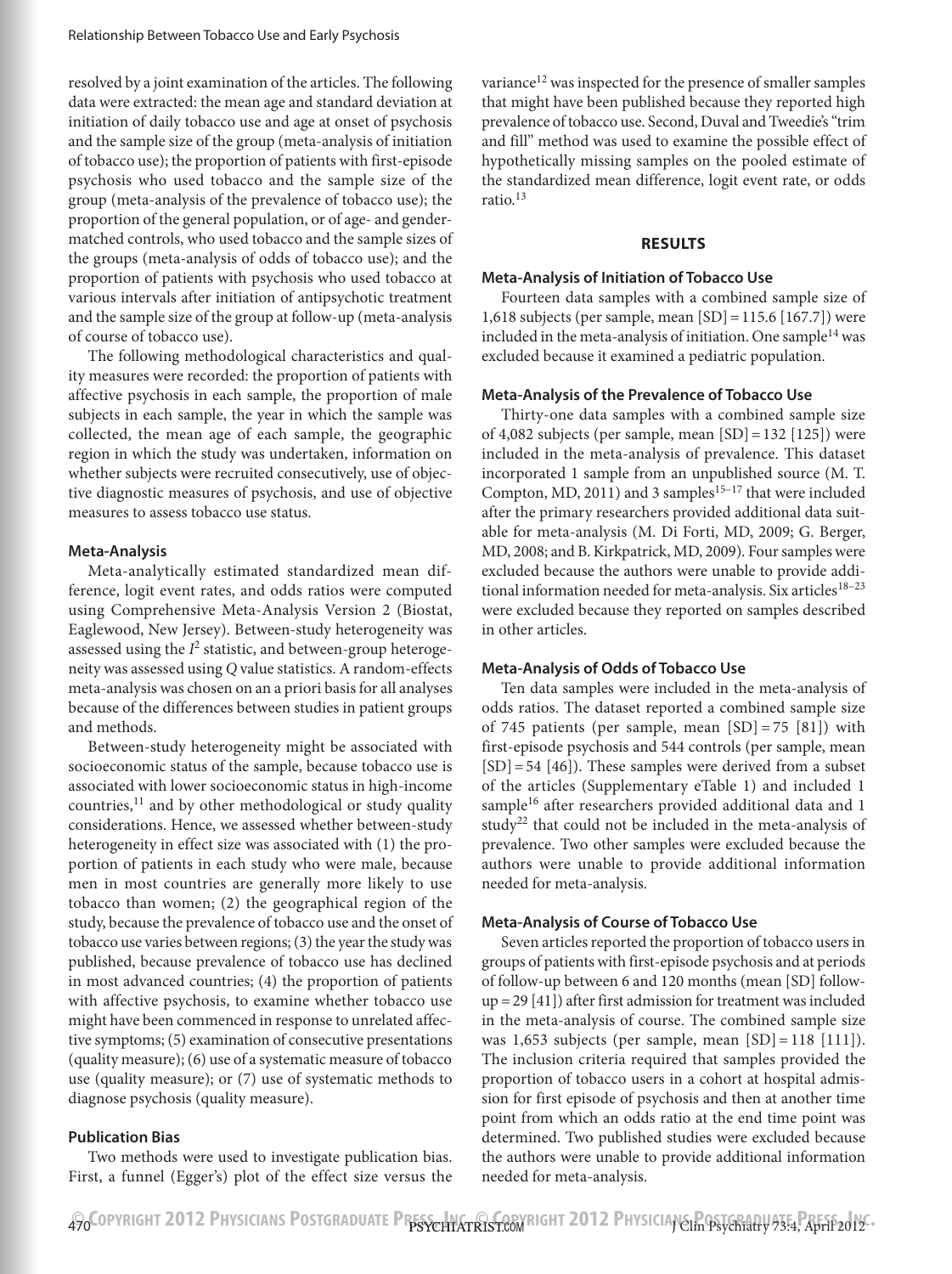| Table 1. Subgroup Analysis for Meta-Analysis of Prevalence of Tobacco Use                       |         |                 |                                |           |          |                |                                 |        |    |                  |                                |       |    |                  |
|-------------------------------------------------------------------------------------------------|---------|-----------------|--------------------------------|-----------|----------|----------------|---------------------------------|--------|----|------------------|--------------------------------|-------|----|------------------|
|                                                                                                 | No. of  | Effect<br>Size  | Effect Size (logit event rate) |           | 95% CI   |                | Between-Sample<br>Heterogeneity |        |    |                  | Between-Group<br>Heterogeneity |       |    |                  |
| Group                                                                                           | Samples | (event<br>rate) | Point<br>Estimate              | <b>SE</b> | Variance | Lower<br>Limit | Upper<br>Limit                  | O      | df | $\boldsymbol{P}$ | $I^2$                          | Q     | df | $\boldsymbol{P}$ |
| Prevalence of tobacco use                                                                       | 31      | 0.589           | 0.362                          | 0.096     | 0.009    | 0.174          | 0.549                           | 225.6  | 30 | < .001           | 86.7                           |       |    |                  |
| Studies that utilized systematic measures of tobacco consumption compared to those that did not |         |                 |                                |           |          |                |                                 |        |    |                  |                                |       |    |                  |
| Systematic measures                                                                             | 21      | 0.588           | 0.356                          | 0.114     | 0.013    | 0.133          | 0.379                           | 143.69 | 20 | < .001           | 86.1                           | 0.01  |    | .92              |
| Clinical measures                                                                               | 10      | 0.593           | 0.377                          | 0.179     | 0.032    | 0.027          | 0.728                           | 69.1   | 9  | < .001           | 87.0                           |       |    |                  |
| Studies that used systematic diagnostic measures for psychosis compared to those that did not   |         |                 |                                |           |          |                |                                 |        |    |                  |                                |       |    |                  |
| Systematic measures                                                                             | 24      | 0.591           | 0.370                          | 0.112     | 0.012    | 0.151          | 0.589                           | 177.22 | 23 | < .001           | 87.0                           | 0.02  |    | .90              |
| Clinical definition                                                                             |         | 0.585           | 0.342                          | 0.205     | 0.042    | $-0.061$       | 0.744                           | 43.92  | 6  | < .001           | 86.3                           |       |    |                  |
| Studies in which patients were recruited consecutively compared to those that were not          |         |                 |                                |           |          |                |                                 |        |    |                  |                                |       |    |                  |
| Consecutive admissions                                                                          | 16      | 0.605           | 0.427                          | 0.129     | 0.017    | 0.174          | 0.679                           | 87.36  | 15 | < .001           | 82.8                           | 0.56  |    | .453             |
| Nonconsecutive admissions                                                                       | 15      | 0.570           | 0.283                          | 0.142     | 0.020    | 0.004          | 0.561                           | 123.01 | 14 | < .001           | 88.6                           |       |    |                  |
| Comparison of studies grouped by location                                                       |         |                 |                                |           |          |                |                                 |        |    |                  |                                |       |    |                  |
| Australian                                                                                      | 5       | 0.723           | 0.958                          | 0.200     | 0.040    | 0.566          | 1.351                           | 9.39   | 4  | .052             | 57.4                           | 12.51 | 4  | .014             |
| <b>Britain</b>                                                                                  | 4       | 0.544           | 0.174                          | 0.228     | 0.052    | $-0.272$       | 0.621                           | 17.65  | 3  | .001             | 83.0                           |       |    |                  |
| Continental Europe                                                                              | 8       | 0.570           | 0.281                          | 0.166     | 0.028    | $-0.045$       | 0.606                           | 47.01  |    | < .001           | 85.1                           |       |    |                  |
| <b>United States</b>                                                                            | 6       | 0.510           | 0.042                          | 0.191     | 0.036    | $-0.332$       | 0.415                           | 24.80  | 5  | < .001           | 79.8                           |       |    |                  |
| Canada                                                                                          | 4       | 0.599           | 0.403                          | 0.239     | 0.057    | $-0.066$       | 0.871                           | 10.00  | 3  | .019             | 70.0                           |       |    |                  |

| Table 2. Meta-Regression for Meta-Analysis of Prevalence of Tobacco Use |         |                |       |          |       |          |         |  |  |  |  |
|-------------------------------------------------------------------------|---------|----------------|-------|----------|-------|----------|---------|--|--|--|--|
|                                                                         |         |                |       | 95% CI   |       |          |         |  |  |  |  |
|                                                                         | No. of  | Point Estimate |       | Lower    | Upper |          |         |  |  |  |  |
| Variable                                                                | Samples | of Slope       | SE    | Limit    | Limit | Value    | P Value |  |  |  |  |
| Proportion of men in the study                                          | 28      | 0.008          | 0.010 | $-0.012$ | 0.027 | 0.771    | .44     |  |  |  |  |
| Proportion of patients with affective subtypes                          | 20      | 0.006          | 0.009 | $-0.011$ | 0.023 | 0.682    | .49     |  |  |  |  |
| Increasing age                                                          | 24      | $-0.026$       | 0.025 | $-0.074$ | 0.022 | $-1.054$ | .29     |  |  |  |  |
| Year collected                                                          | 19      | 0.001          | 0.013 | $-0.035$ | 0.015 | $-0.752$ | .45     |  |  |  |  |

#### **Meta-Analytic Results**

*Meta-analysis of tobacco initiation.* Meta-analysis indicated that regular tobacco use begins a mean of 5.3 years before onset of psychosis (standardized mean difference = 0.85; 95% CI, −0.97 to −0.72) (Supplementary eFigure 1). Between-study heterogeneity was low  $(Q_{13}=24.8, P=.025,$  $I^2 = 47.5$ ).

There was little evidence of publication bias. There were too few studies for a meaningful examination of a funnel plot; the trim and fill analysis did not identify samples that were to the left or right of the pooled mean.

*Meta-analysis of the prevalence of tobacco users.* We found that 58.9% (95% CI, 54.3%–63.4%) of patients with psychosis smoked tobacco at the time they first presented for treatment (Supplementary eFigure 2). There was a high degree of between-sample heterogeneity  $(I^2 = 86.7\%)$  (Table 1), which was not explained by the proportion of patients with affective psychosis, the proportion of male subjects in a study, or the year of data collection on meta-regression (Table 2). However, there were differences in the prevalence of tobacco users according to geographic region, with the highest prevalence of tobacco use recorded in Australia (*z* = 4.75, *P* < .01), followed by Canada (*z* = 1.68, *P* = .09), Europe (*z*=1.68, *P*=.09), Britain (*z*=0.76, *P*=.45), and the United States (*z*=0.22, *P*=.83).

The measures of study quality we examined did not make a significant contribution to between-group heterogeneity (see Table 1). This was the case for samples using systematic measures of tobacco use  $(z=3.12, P<.01)$  compared with those that did not  $(z=2.11, P=.04)$ , samples using systematic measures to diagnose psychosis  $(z=3.31, P<.01)$ compared with those that did not  $(z=1.66, P=.10)$ , and samples recruiting patients consecutively (*z*=3.31, *P*<.01) compared with those that used other methods of sampling  $(z=1.99, P=.05)$ .

The funnel plot indicated slight asymmetry as a result of small samples, with an effect size greater than the mean of larger samples; and trim and fill analysis identified 4 samples that might have biased the results toward a higher rate of tobacco use. The exclusion of these studies reduced the point estimate from 58.9% to 56.4%, with wider confidence intervals (95% CI, 51.7%–60.9%). This suggests that bias toward publication of smaller studies showing a higher prevalence of tobacco use had a small impact on the pooled estimate.

*Meta-analysis of odds of tobacco use.* The pooled estimate for the odds of patients presenting with tobacco use in firstepisode psychosis was 6.04 (95% CI, 3.03–12.02) compared with age- and gender-matched controls (Supplementary eFigure 3). Between-study heterogeneity for odd ratios was also high  $(I^2 = 80.0)$ . Meta-regression suggested that studies with a greater proportion of male subjects had no significant impact on odds of tobacco use (Table 3). Similarly, subgroup analysis of studies that excluded affective subtypes (*z*=2.03, *P*<.04) compared with those that included affective subtypes (*z*=4.52, *P*<.01) did not explain between-study heterogeneity. There was evidence that geographic region contributed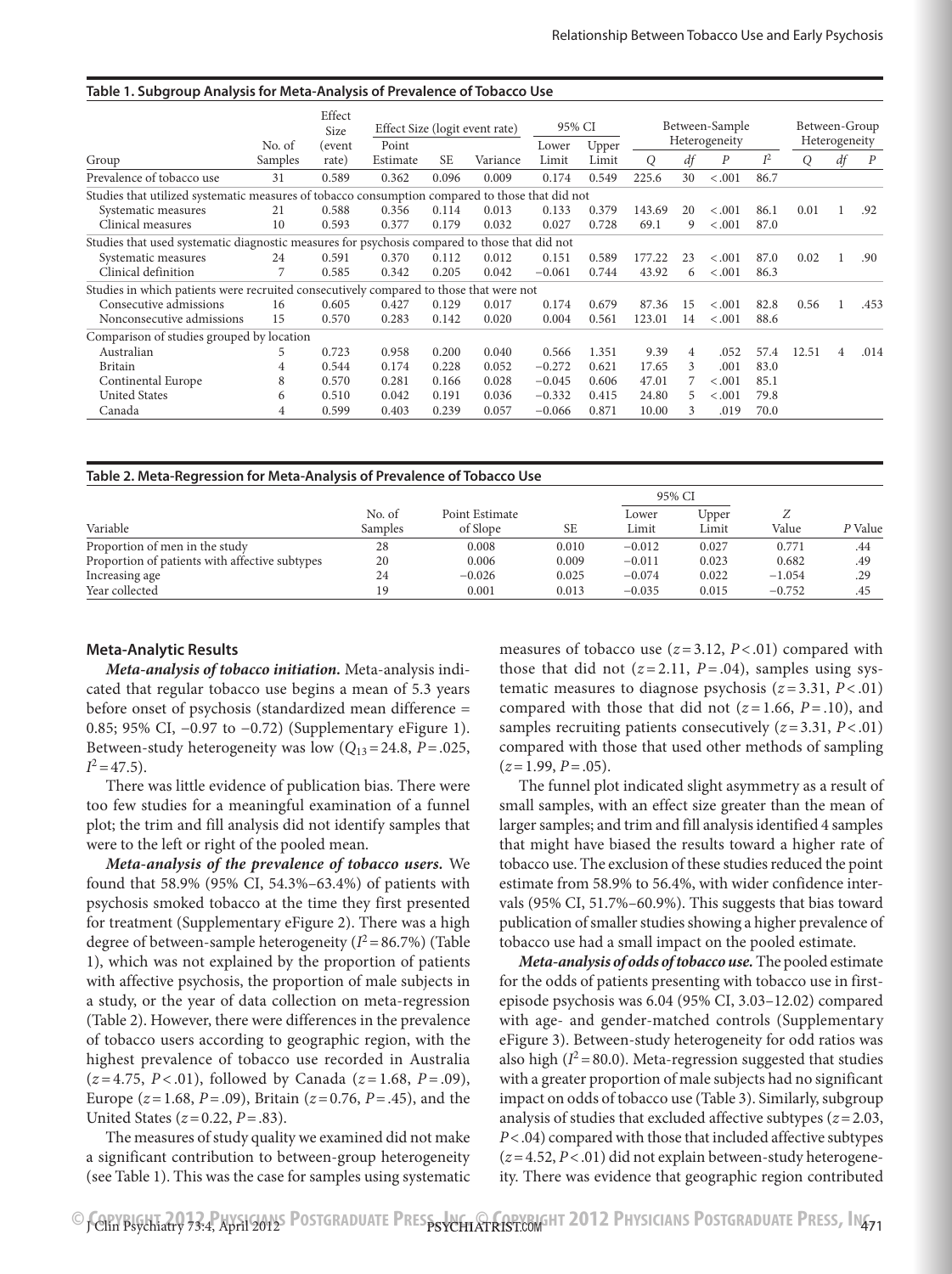| Table 3. Meta-Regression for Meta-Analysis of Odds of Tobacco Use |         |                |      |         |       |         |         |  |  |  |  |
|-------------------------------------------------------------------|---------|----------------|------|---------|-------|---------|---------|--|--|--|--|
|                                                                   |         |                |      | 95% CI  |       |         |         |  |  |  |  |
|                                                                   | No. of  | Point Estimate |      | Lower   | Upper |         |         |  |  |  |  |
| Variable                                                          | Samples | of Slope       | SE   | Limit   | Limit | Value   | P Value |  |  |  |  |
| Ratio of men in psychosis to control group                        |         | $-0.62$        | 1.67 | $-3.89$ | 2.64  | $-0.37$ |         |  |  |  |  |

|                                                                                                          |         |                   | 95% CI |       |           |    | Between-Sample |          | Between-Group |               |                  |
|----------------------------------------------------------------------------------------------------------|---------|-------------------|--------|-------|-----------|----|----------------|----------|---------------|---------------|------------------|
|                                                                                                          | No. of  | Effect Size (OR), | Lower  | Upper |           |    | Heterogeneity  |          |               | Heterogeneity |                  |
| Group                                                                                                    | Samples | Point Estimate    | Limit  | Limit | O         | df | P              | $I^2$    | O             | df            | $\boldsymbol{P}$ |
| Comparison between first-episode psychosis and<br>general population                                     | 10      | 6.04              | 3.03   | 12.02 | 45.03     | 9  | < .01          | 80.0     |               |               |                  |
| Studies that utilized systematic measures of tobacco consumption compared to those that did not          |         |                   |        |       |           |    |                |          |               |               |                  |
| Systematic measures                                                                                      |         | 8.97              | 2.01   | 40.00 | 15.54     | 2  | < .01          | 87.1     | 0.31          |               | .58              |
| Clinical measures                                                                                        |         | 5.46              | 2.20   | 13.55 | 29.41     | 6  | < .01          | 79.6     |               |               |                  |
| Studies that utilized systematic diagnostic measures of psychosis compared to those that did not         |         |                   |        |       |           |    |                |          |               |               |                  |
| Systematic measures                                                                                      |         | 7.29              | 3.26   | 16.28 | 41.16     | 8  | < 0.01         | 80.6     | 1.28          | 1             | .26              |
| Clinical measures                                                                                        |         | 1.92              | 0.39   | 9.56  | <b>NA</b> |    |                |          |               |               |                  |
| Comparison of studies that excluded affective subtypes of psychosis compared to those that did not       |         |                   |        |       |           |    |                |          |               |               |                  |
| Affective subtypes                                                                                       |         | 7.43              | 3.11   | 17.71 | 41.21     | 6  | < .01          | 85.4     | 0.62          |               | .43              |
| Excluded affective subtypes                                                                              |         | 3.94              | 1.05   | 14.77 | 3.19      | 2  | .20            | 37.2     |               |               |                  |
| Comparison of studies in which participants were recruited consecutively compared to those that were not |         |                   |        |       |           |    |                |          |               |               |                  |
| Consecutive                                                                                              |         | 4.60              | 0.91   | 23.37 | 10.51     |    | < .01          | 90.5     | 0.18          | -1            | .67              |
| Nonconsecutive                                                                                           | 8       | 6.85              | 2.82   | 16.65 | 34.52     | 7  | < 0.01         | 79.7     |               |               |                  |
| Comparison of studies grouped by location                                                                |         |                   |        |       |           |    |                |          |               |               |                  |
| Australia                                                                                                |         | 8.63              | 3.45   | 21.60 | 1.01      |    | .31            | 1.2      | 15.08         | 2             | < 0.01           |
| <b>Britain</b>                                                                                           |         | 1.92              | 0.98   | 3.75  | 0.00      |    | .99            | $\Omega$ |               |               |                  |
| North America                                                                                            | 5       | 12.18             | 5.94   | 24.95 | 9.36      | 4  | .05            | 57.3     |               |               |                  |

to between-study heterogeneity (Table 4), with the North American studies  $(z=6.83, P<.01)$  recording the highest odds, followed by the Australian studies (*z*=4.60, *P*<.01), and the studies from Britain recorded the lowest prevalence  $(z=1.90, P<.06)$ . There were not enough samples to examine between-study heterogeneity associated with studies conducted in Asia or the Middle East.

An examination of quality measures did not explain the heterogeneity in odds ratios (see Table 4). This was true for studies using systematic measures of tobacco use (*z*=2.88, *P*<.01) compared with those that did not (*z*=3.66, *P*<.01), studies using systematic diagnostic measures of psychosis  $(z=4.84, P<.01)$  compared with those that did not  $(z=0.59, P<.01)$  $P = .55$ ), and studies recruiting patients consecutively  $(z=1.84, P=.07)$  compared with those that did not  $(z=4.24,$ *P*<.01).

There was little evidence of publication bias. There were too few studies for a meaningful examination of a funnel plot, and the trim and fill analysis did not identify any samples either to the left or right of the pooled mean.

*Meta-analysis of course of tobacco use.* At follow-up between 6 months and 120 months, we found the odds ratio of initiating tobacco use was 0.996 (95% CI, 0.907–1.094) (Supplementary eFigure 4). Moreover, there was no betweenstudy heterogeneity  $(I^2=0)$ .

There were too few studies for meaningful examination of the funnel plot. The trim and fill method identified and removed 1 study, suggesting an adjusted mean of 0.992 (95% CI, 0.905–1.089).

#### **DISCUSSION**

The aim of this meta-analysis was to explore the complex relationship between tobacco use and the early phase of psychotic illness. Defining when tobacco use begins in relation to the onset of psychosis, and the course of tobacco use after the development of psychotic illness, may help to explain why tobacco use is so prevalent in this population and to improve our understanding of the illness itself. Moreover, the availability of an accurate estimate of the prevalence of tobacco use at first-episode psychosis may prevent inaccurate reporting of the prevalence of tobacco use in both the lay and scientific literature.

The pooled estimate, from available data, for the proportion of patients with tobacco use at the time of presenting for treatment of first-episode psychosis is 59%, and the odds of tobacco use among patients with first-episode psychosis compared to age- and gender-matched controls is about 6. Regular tobacco use precedes onset of psychosis by about 5 years, and the proportion of tobacco users changes little over time. The high prevalence and persistence of tobacco use in patients with psychosis confirmed by this study suggest that more attention needs to be paid to the reasons for commencing tobacco use prior to diagnosis as well as to exploring new ways of assisting patients to stop smoking tobacco.

The reasons for the association between tobacco use and psychotic illness could include the existence of a shared diathesis between addiction and mental illness because tobacco helps patients cope with prodromal or subclinical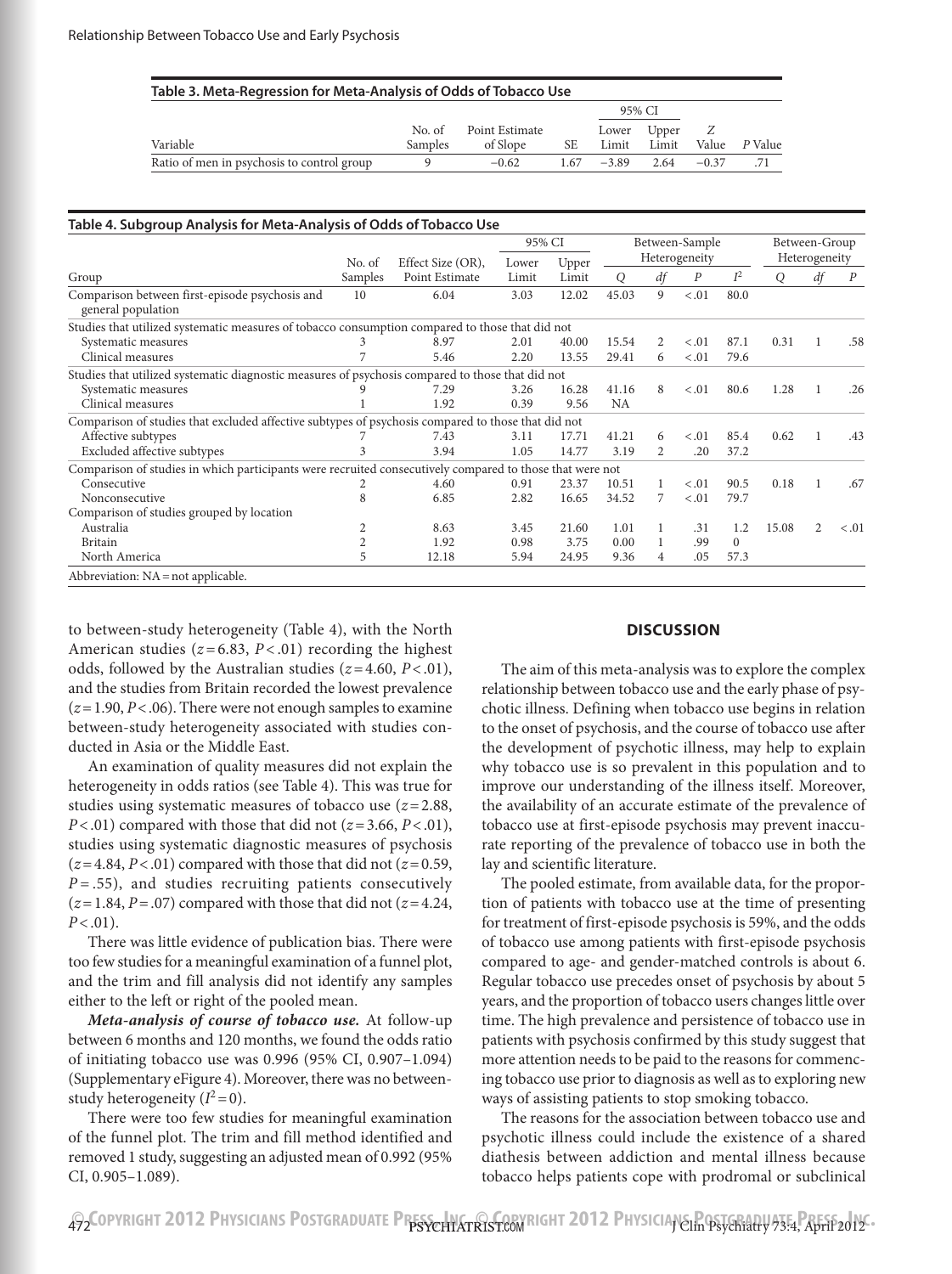symptoms such as inattention and depression, because it alleviates symptoms of psychosis, or because nicotine reduces medication side effects.<sup>4</sup> The prevalence of tobacco use among people with schizophrenia might also be elevated because of lower rates of cessation. Our finding that tobacco use begins, on average, 5 years before onset of psychosis suggests that tobacco use is not initiated as a way of controlling the positive symptoms that emerge at the onset of psychosis because this interval is much longer than estimates of the typical duration of untreated psychosis $^{24}$  and most patients have taken up tobacco use long before they experience positive symptoms. Moreover, the high prevalence of tobacco use prior to treatment with antipsychotic medication and the stability of tobacco use after treatment suggest that patients do not start using tobacco in order to mitigate the side effects of psychotropic medication, although some patients may fail to stop using tobacco for this reason.

The high prevalence of tobacco use among patients, the long interval between the commencement of tobacco use and the emergence of psychosis, and the stability of tobacco use in patients who develop psychosis suggest the presence of a common underlying susceptibility to psychosis and tobacco addiction. It is possible that the subjective experiences of people prone to develop psychosis are alleviated by tobacco use. For example, tobacco use has been shown to result in improvement in subjective experiences<sup>25,26</sup> and objective measures empirically reported by some patients.<sup>27,28</sup> Nicotine might be used to mitigate negative symptoms associated with emerging as well as chronic psychosis $19,29-31$ ; however, it is unlikely that frank positive symptoms encourage tobacco use because there is no increase in use following diagnosis.

At least 1 study, which was carefully controlled for shared socioeconomic risk factors, suggested that tobacco use constitutes a risk factor for future psychotic illness.<sup>32</sup> There may also be a common neurobiological basis for both tobacco addiction and psychosis, such as the P50 gating deficit found in most patients with schizophrenia and in up to 50% of their first-degree relatives,  $33$  that has been proposed as a possible example of molecular causation for schizophrenia.<sup>34</sup> This deficit, linked to the 15q14 locus of the α7 nicotinic receptor,<sup>35</sup> is thought to be related to impaired attention and might represent a biological mediator of negative symptoms and cognitive deficits. Our results should encourage research into a common neurobiological basis for both psychotic illness and tobacco addiction.<sup>36,37</sup> However, concurrent cannabis use among tobacco smokers is a confounding factor that should be examined in future research.<sup>38</sup>

These findings confirm the need for mental health services to do more to address tobacco use by patients with psychosis. There has been a nihilistic attitude toward tobacco cessation, perhaps because many psychiatrists are unwilling to broach the subject of tobacco cessation with patients because of their lack of confidence that intervention is effective.<sup>39</sup> There is some doubt about the usefulness of psychosocial intervention alone in combating tobacco addiction in the severely mentally ill,<sup>40</sup> and low rates of cessation suggest that a combined clinical and pharmacologic

approach might be needed. If there is a neurobiological basis for tobacco dependence in many patients, adequate nicotine replacement therapy would appear to be an ethical requirement of mental health facilities that prohibit tobacco use. Of note, we found no evidence for a decline in tobacco use among patients with psychosis according to the year at which data were collected, despite the decline in tobacco use in the nonpsychiatric population observed throughout the developed world.41 This might indicate that people susceptible to developing psychosis are less receptive to public health campaigns or to other measures to reduce tobacco use.<sup>42</sup> There were also significant differences in the prevalence of tobacco use according to geographic region, with the highest rate of tobacco use by patients recorded in Australia, followed by Canada, Europe, Britain, and the United States (see Table 1). The proportion of tobacco use among patients does not correspond to tobacco use in the wider community, and further examination of the social and biological factors for taking up tobacco use in specific populations could improve our understanding of the nature of the association and improve cessation programs.

The high prevalence of tobacco use represents a substantial disease burden on this population. $43$  There is increased recognition of the metabolic side effects of antipsychotic medications<sup>44</sup> and the need for early intervention to reduce cardiovascular risk in first-episode psychosis.45 There is an interaction between cardiovascular risk factors, but tobacco use remains the greatest single risk factor for future cardiovascular morbidity, and modifying tobacco use among patients with psychosis could reduce 10-year cardiovascular mortality for these patients by as much as a quarter.<sup>46</sup> Our finding that 59% of patients with first-episode psychosis already use tobacco regularly indicates that more effort is required to reduce tobacco use in first-episode patients. Moreover, the burgeoning clinical interest in the detection of those considered ultrahigh risk for developing psychosis provides a further opportunity for research into tobacco use and treatment innovation.

Reducing the time that patients use tobacco is likely to improve the success of tobacco cessation interventions. The development of specialist first-episode services in many countries means that first-episode psychosis patients may be more likely to have intensive specialist intervention and follow-up than patients with more established illness. Hence, antitobacco interventions could be more effective and should be an integral part of first-episode treatments. The evidence pointing toward an underlying neurobiological basis for the high prevalence of tobacco use might help to explain why people with psychotic illness attempt to stop using tobacco at the same rate as the general population but are less likely to consolidate these attempts.<sup>47</sup> Research into the molecular biology of nicotine addiction, which is clinically appropriate to tobacco cessation programs, perhaps deserves a higher priority.

An important limitation of this study is that we were unable to examine the rates of tobacco use uptake and cessation within the individual studies. It might be that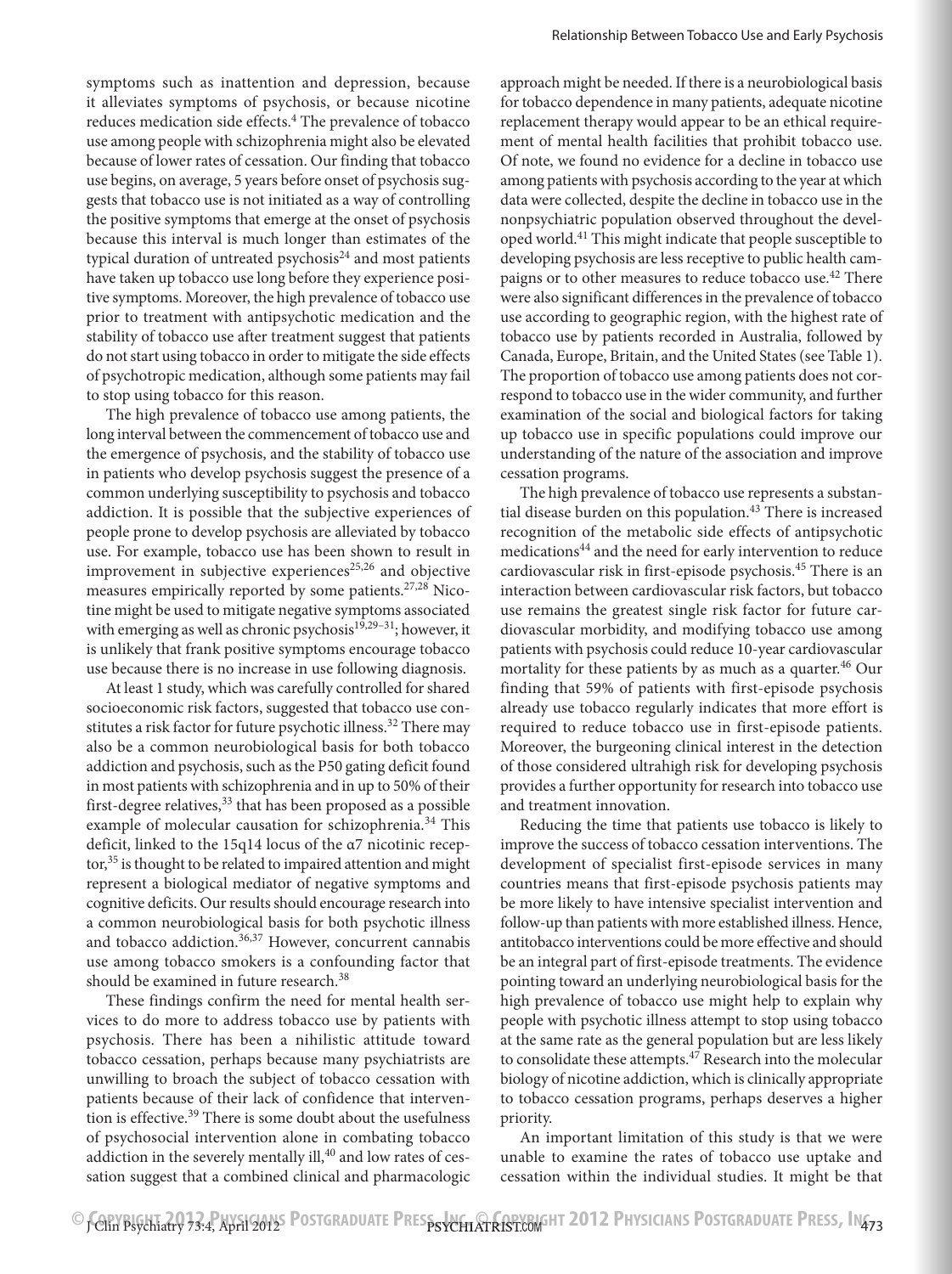the rate of cessation was similar to the rate of initiation of tobacco use, leaving the proportion of tobacco users stable. Similarly, because the included samples typically provided the prevalence of tobacco use in study populations rather than examining between-group differences in smokers and nonsmokers, we were unable to examine the effect of a range of confounding variables on heterogeneity or effect size. In theory, we could have added to the relatively small number of studies reporting tobacco use in control groups by using public health data in some of the regions where the studies were conducted. However, we decided that the methodological and sampling differences between data for the general population and the population from which the samples were drawn were probably too great for valid statistical comparison.

#### **CONCLUSIONS**

This meta-analysis found that 59% of patients with first-episode psychosis use tobacco at the time of presenting for treatment. The odds of tobacco use in first-episode psychosis was 6 when compared to nonpsychiatric populations. We also found that the initiation of tobacco use precedes the onset of psychosis by 5 years, and once the illness is established, the prevalence of tobacco use varies little over time. These findings provide further support for the hypothesis that patients with psychosis have an underlying neurobiological susceptibility to using tobacco that is unrelated to positive symptoms of psychosis or the effect of treatment with antipsychotic medication. These findings have important implications for the prevention of cardiovascular disease in these populations and for the development of tobacco cessation programs for those with severe mental illnesses.

*Disclosure of off-label usage:* The authors have determined that, to the best of their knowledge, no investigational information about pharmaceutical agents that is outside US Food and Drug Administration–approved labeling has been presented in this article. *Author affiliations:* Coffs Harbour Health Campus, Coffs Harbour (Drs Myles and Newall); School of Psychiatry, University of New South Wales (Drs Myles, Newall, Curtis, Nielssen, and Large); Department of Psychiatry, Prince of Wales Hospital (Drs Curtis and Large), Randwick; Department of Psychiatry, St Vincent's Hospital, Darlinghurst (Dr Nielssen), Australia; general practitioner (retired), North Staffordshire, United Kingdom (Dr Shiers).

*Financial disclosure:* **Dr Nielssen** has received speaker fees from AstraZenecca. **Dr Shiers** serves on the board of Rethink Charity as an unpaid trustee; is a consultant to National Audit of Schizophrenia UK, a program led by the Royal College of Psychiatrists UK; is an unpaid consultant to National Institute for Health and Clinical Excellence (NICE) UK; has been employed by National Mental Health Development Unit UK; has served on speakers bureaus of Janssen and Norwegian Medical Association; and is currently a member of the Guideline Development Group for new NICE guidence for children and young people affected by psychosis and schizophrenia. **Drs Myles, Newall, Curtis, and Large** have no personal affiliations or financial relationships with any commercial interest to disclose relative to the article. *Funding/support:* None reported.

*Disclaimer:* The views expressed in this article are not those of the Guideline Development Group, National Collaborating Centre for Mental Health, or NICE.

*Acknowledgments:* The authors would like to acknowledge the following authors and their associates for providing unpublished data from their studies: B. Kirkpatrick, MD; M. Di Forti, MD; M. T. Compton, MD; and

G. Berger, MD. The authors also thank Peter Arnold, MBBS, a retired professional editor, for his assistance in the preparation of this article. Dr Arnold has no personal affiliations or financial relationships with any commercial interest to disclose relative to the article. *Supplementary material:* Available at PSYCHIATRIST.COM.

#### **REFERENCES**

- 1. Saha S, Chant D, McGrath J. A systematic review of mortality in schizophrenia: is the differential mortality gap worsening over time? *Arch Gen Psychiatry*. 2007;64(10):1123-1131.
- 2. Brown S, Kim M, Mitchell C, et al. Twenty-five year mortality of a community cohort with schizophrenia. *Br J Psychiatry*. 2010;196(2):  $116 - 121.$
- 3. Steinberg ML, Williams JM, Ziedonis DM. Financial implications of cigarette smoking among individuals with schizophrenia. *Tob Control*. 2004;13(2):206.
- 4. de Leon J, Diaz FJ. A meta-analysis of worldwide studies demonstrates an association between schizophrenia and tobacco smoking behaviors. *Schizophr Res.* 2005;76(2-3):135-157.
- 5. Kelly C, McCreadie RG. Smoking habits, current symptoms, and premorbid characteristics of schizophrenic patients in Nithsdale, Scotland. *Am J Psychiatry*. 1999;156(11):1751-1757.
- 6. Beratis S, Katrivanou A, Gourzis P. Factors affecting smoking in schizophrenia. *Compr Psychiatry*. 2001;42(5):393-402.
- 7. Liao DL, Yang JY, Lee SM, et al. Smoking in chronic schizophrenic inpatients in Taiwan. *Neuropsychobiology*. 2002;45(4):172-175.
- 8. Uzun O, Cansever A, Basoğlu C, et al. Smoking and substance abuse in outpatients with schizophrenia: a 2-year follow-up study in Turkey. *Drug Alcohol Depend.* 2003;70(2):187-192.
- 9. Gurpegui M, Martínez-Ortega JM, Aguilar MC, et al. Smoking initiation and schizophrenia: a replication study in a Spanish sample. *Schizophr Res*. 2005;76(1):113-118.
- 10. Stroup DF, Berlin JA, Morton SC, et al. Meta-analysis of observational studies in epidemiology: a proposal for reporting. Meta-analysis of Observational Studies in Epidemiology (MOOSE) group. *JAMA*. 2000;283(15):2008-2012.
- 11. Schaap MM, Kunst AE. Monitoring of socio-economic inequalities in smoking: learning from the experiences of recent scientific studies. *Public Health.* 2009;123(2):103-109.
- 12. Cooper H, Hedges L. *Handbook of Research Synthesis*. New York, NY: Russell Sage Foundation; 1994.
- 13. Duval S, Tweedie R. Trim and fill: a simple funnel-plot-based method of testing and adjusting for publication bias in meta-analysis. *Biometrics*. 2000;56(2):455-463.
- 14. Ilomäki R, Riala K, Hakko H, et al; Study 70 Workgroup. Temporal association of onset of daily smoking with adolescent substance use and psychiatric morbidity. *Eur Psychiatry*. 2008;23(2):85-91.
- 15. Fernandez-Egea E, Bernardo M, Heaphy CM, et al. Telomere length and pulse pressure in newly diagnosed, antipsychotic-naive patients with nonaffective psychosis. *Schizophr Bull.* 2009;35(2):437-442.
- 16. Di Forti M, Morgan C, Dazzan P, et al. High-potency cannabis and the risk of psychosis. *Br J Psychiatry*. 2009;195(6):488-491.
- 17. Berger GE, Proffitt T-M, McConchie M, et al. Dosing quetiapine in drugnaive first-episode psychosis: a controlled, double-blind, randomized, single-center study investigating efficacy, tolerability, and safety of 200 mg/day vs 400 mg/day of quetiapine fumarate in 141 patients aged 15 to 25 years. *J Clin Psychiatry*. 2008;69(11):1702-1714.
- 18. Barnes TRE, Mutsatsa SH, Hutton SB, et al. Comorbid substance use and age at onset of schizophrenia. *Br J Psychiatry*. 2006;188(3):237-242.
- 19. Rabinowitz J, Bromet EJ, Lavelle J, et al. Prevalence and severity of substance use disorders and onset of psychosis in first-admission psychotic patients. *Psychol Med*. 1998;28(6):1411-1419.
- 20. Ramsay CE, Abedi GR, Marson JD, et al. Overview and initial validation of two detailed, multidimensional, retrospective measures of substance use: the Lifetime Substance Use Recall (LSUR) and Longitudinal Substance Use Recall for 12 Weeks (LSUR-12) Instruments. *J Psychiatr Res.* 2011;45(1):83-91.
- 21. Stewart T, Goulding SM, Pringle M, et al. A descriptive study of nicotine, alcohol, and cannabis use in urban, socially disadvantaged, predominantly African-American patients with first-episode nonaffective <sub>.</sub><br>psychosis. *Clin Schizophr Related Psychoses.* 2010;3(4):217–225.
- 22. Luty J, Kelly C, McCreadie RG. Smoking habits, body mass index and risk of heart disease: prospective 2 1/2-year follow-up of first episode schizophrenic patients. *J Subst Use*. 2002;7(1):15-18.
- 23. Wade D, Harrigan S, Edwards J, et al. Course of substance misuse and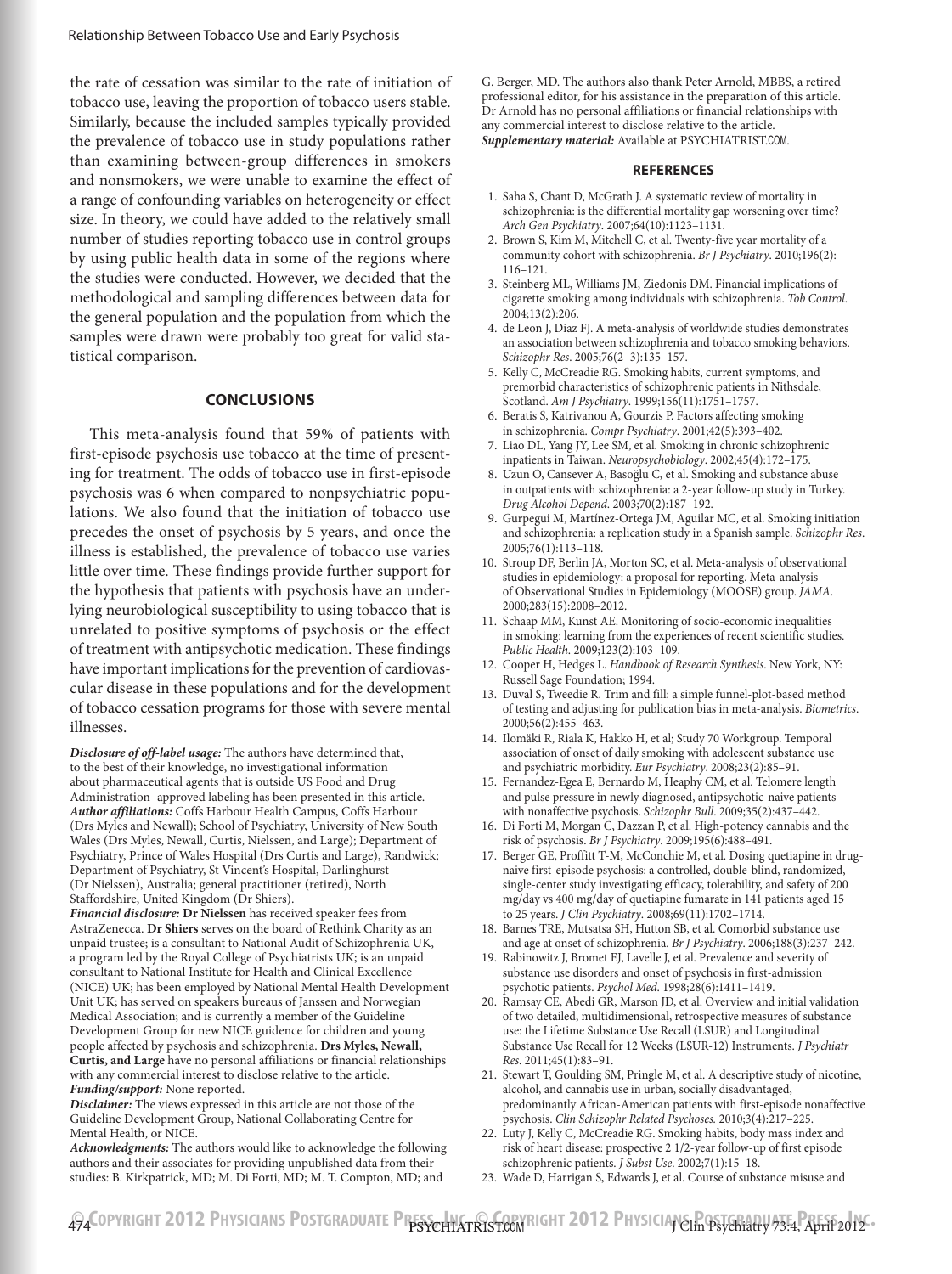daily tobacco use in first-episode psychosis. *Schizophr Res*. 2006;81(2–3):  $145 - 150$ 

- 24. Large M, Nielssen O, Slade T, et al. Measurement and reporting of the duration of untreated psychosis. *Early Interv Psychiatry*. 2008;2(4):  $201 - 211$ .
- 25. Hughes JR, Hatsukami DK, Mitchell JE, et al. Prevalence of smoking among psychiatric outpatients. Am J Psychiatry. 1986;143(8):993-997.
- 26. Forchuk C, Norman R, Malla A, et al. Schizophrenia and the motivation for smoking. *Perspect Psychiatr Care*. 2002;38(2):41-49.
- 27. Adler LE, Hoffer LD, Wiser A, et al. Normalization of auditory physiology by cigarette smoking in schizophrenic patients. *Am J Psychiatry*. 1993;  $150(12):1856-1861.$
- 28. Olincy A, Ross RG, Young DA, et al. Improvement in smooth pursuit eye movements after cigarette smoking in schizophrenic patients. *Neuropsychopharmacology*. 1998;18(3):175-185.
- 29. Berman I, Viegner B, Merson A, et al. Differential relationships between positive and negative symptoms and neuropsychological deficits in schizophrenia. *Schizophr Res*. 1997;25(1):1-10.
- 30. Bilder RM, Goldman RS, Volavka J, et al. Neurocognitive effects of clozapine, olanzapine, risperidone, and haloperidol in patients with chronic schizophrenia or schizoaffective disorder. *Am J Psychiatry*. 2002;159(6):1018-1028.
- 31. Gur RE, Calkins ME, Gur RC, et al. The Consortium on the Genetics of Schizophrenia: neurocognitive endophenotypes. *Schizophr Bull*. 2007;  $33(1):49-68$
- 32. Weiser M, Reichenberg A, Grotto I, et al. Higher rates of cigarette smoking in male adolescents before the onset of schizophrenia: a historicalprospective cohort study. *Am J Psychiatry*. 2004;161(7):1219-1223.
- 33. Adler LE, Hoffer LJ, Griffith J, et al. Normalization by nicotine of deficient auditory sensory gating in the relatives of schizophrenics. *Biol Psychiatry*. 1992;32(7):607-616.
- 34. Adler LE, Olincy A, Waldo M, et al. Schizophrenia, sensory gating, and nicotinic receptors. *Schizophr Bull*. 1998;24(2):189-202.
- 35. Freedman R, Coon H, Myles-Worsley M, et al. Linkage of a neurophysiological deficit in schizophrenia to a chromosome 15 locus. Proc Natl Acad Sci U S A. 1997;94(2):587-592.
- 36. Wiles NJ, Zammit S, Bebbington P, et al. Self-reported psychotic symptoms in the general population: results from the longitudinal study

of the British National Psychiatric Morbidity Survey. *Br J Psychiatry*. 2006;188(6):519-526.

- 37. Esterberg ML, Jones EM, Compton MT, et al. Nicotine consumption and schizotypy in first-degree relatives of individuals with schizophrenia and non-psychiatric controls. *Schizophr Res.* 2007;97(1-3):6-13.
- 38. O'Cathail SM, O'Connell OJ, Long N, et al. Association of cigarette smoking with drug use and risk taking behaviour in Irish teenagers. *Addict Behav.* 2011;36(5):547-550.
- 39. Price JH, Ambrosetti LM, Sidani JE, et al. Psychiatrists' smoking cessation activities with Ohio community mental health center patients. *Community Ment Health J.* 2007;43(3):251-266.
- 40. Tsoi DT, Porwal M, Webster AC. Interventions for smoking cessation and reduction in individuals with schizophrenia. *Cochrane Database Syst Rev*. 2010;(6):CD007253.
- 41. Giskes K, Kunst AE, Benach J, et al. Trends in smoking behaviour between 1985 and 2000 in nine European countries by education. *J Epidemiol Community Health.* 2005;59(5):395-401.
- 42. West S, Shipman S. *Fast Facts: Smoking Cessation*. London, UK: Health Press Ltd; 2007.
- 43. Wildgust HJ, Beary M. Are there modifiable risk factors which will reduce the excess mortality in schizophrenia? *J Psychopharmacol*. 2010; 24(suppl):37-50.
- 44. Rummel-Kluge C, Komossa K, Schwarz S, et al. Head-to-head comparisons of metabolic side effects of second generation antipsychotics in the treatment of schizophrenia: a systematic review and meta-analysis. *Schizophr Res.* 2010;123(2-3):225-233.
- 45. Hetrick S, Alvarez-Jiménez M, Parker A, et al. Promoting physical health in youth mental health services: ensuring routine monitoring of weight and metabolic indices in a first episode psychosis clinic. *Australas Psychiatry*. 2010;18(5):451-455.
- 46. Bobes J, Arango C, Garcia-Garcia M, et al. Healthy lifestyle habits and 10-year cardiovascular risk in schizophrenia spectrum disorders: an analysis of the impact of smoking tobacco in the CLAMORS schizophrenia cohort. *Schizophr Res.* 2010;119(1-3):101-109.
- 47. McClave AK, McKnight-Eily LR, Davis SP, et al. Smoking characteristics of adults with selected lifetime mental illnesses: results from the 2007 National Health Interview Survey. *Am J Public Health*. 2010;100(12): 2464–2472.

For the CME Posttest for this article, see pages 476–477.

See supplementary material for this article at PSYCHIATRIST.COM.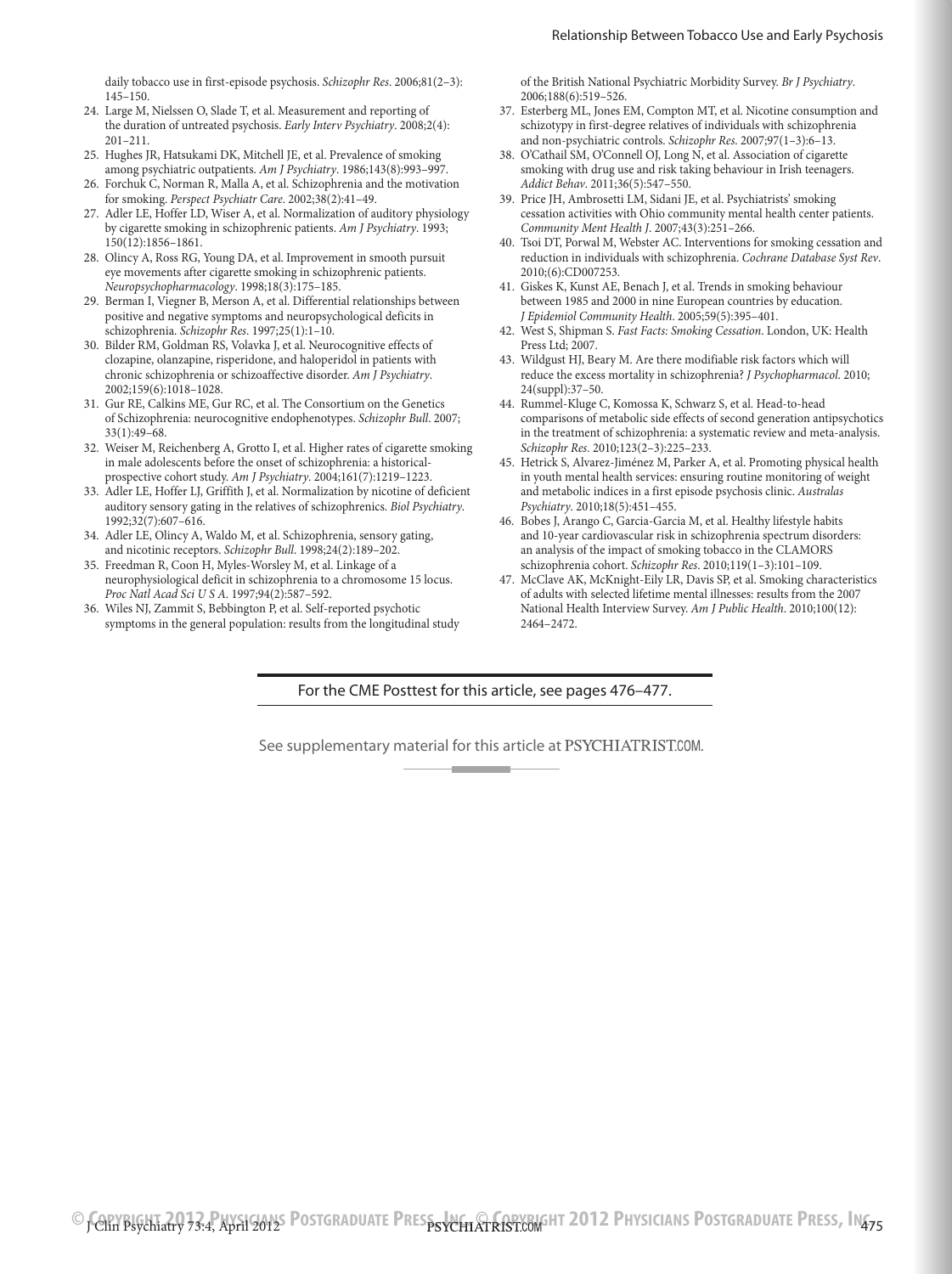

# **Supplementary Material**

- **Article Title:** Tobacco Use Before, at, and After First-Episode of Psychosis—a Systematic Meta-Analysis
- **Author(s):** Nicholas Myles, MBBS; Hannah D. Newall, MBBS; Jackie Curtis, MBBS, FRANZCP; Olav Nielssen, MBBS, MCrim, PhD, FRANZCP; David Shiers, MBChB, MRCP; and Matthew Large, BSc (Med), MBBS, FRANZCP
- **Citation:** J Clin Psychiatry 2012:73
- **DOI Number:** 10.4088/JCP.11r07222

### **List of Supplementary Material for the article**

- 1. **[Supplementary](#page-9-0)  eTable 1** Study Comparisons
- 2. **[Supplementary](#page-16-0)**  Meta-analysis of initiation of tobacco use forest plot **eFigure 1**
- 3. **[Supplementary](#page-17-0)**  Meta-analysis of prevalence of tobacco use forest plot **eFigure 2**
- 4. **[Supplementary](#page-18-0)**  Meta-analysis of odds of tobacco use forest plot **eFigure 3**
- 5. **[Supplementary](#page-19-0)**  Meta-analysis of course of tobacco use forest plot **eFigure 4**
- 6. **[Supplementary](#page-20-0)**  References **eReferences**

### **Disclaimer**

This Supplementary Material has been provided by the author(s) as an enhancement to the published article. It has been approved by peer review; however, it has undergone neither editing nor formatting by in-house editorial staff. The material is presented in the manner supplied by the author.

*© Copyright 2012 Physicians Postgraduate Press, Inc.*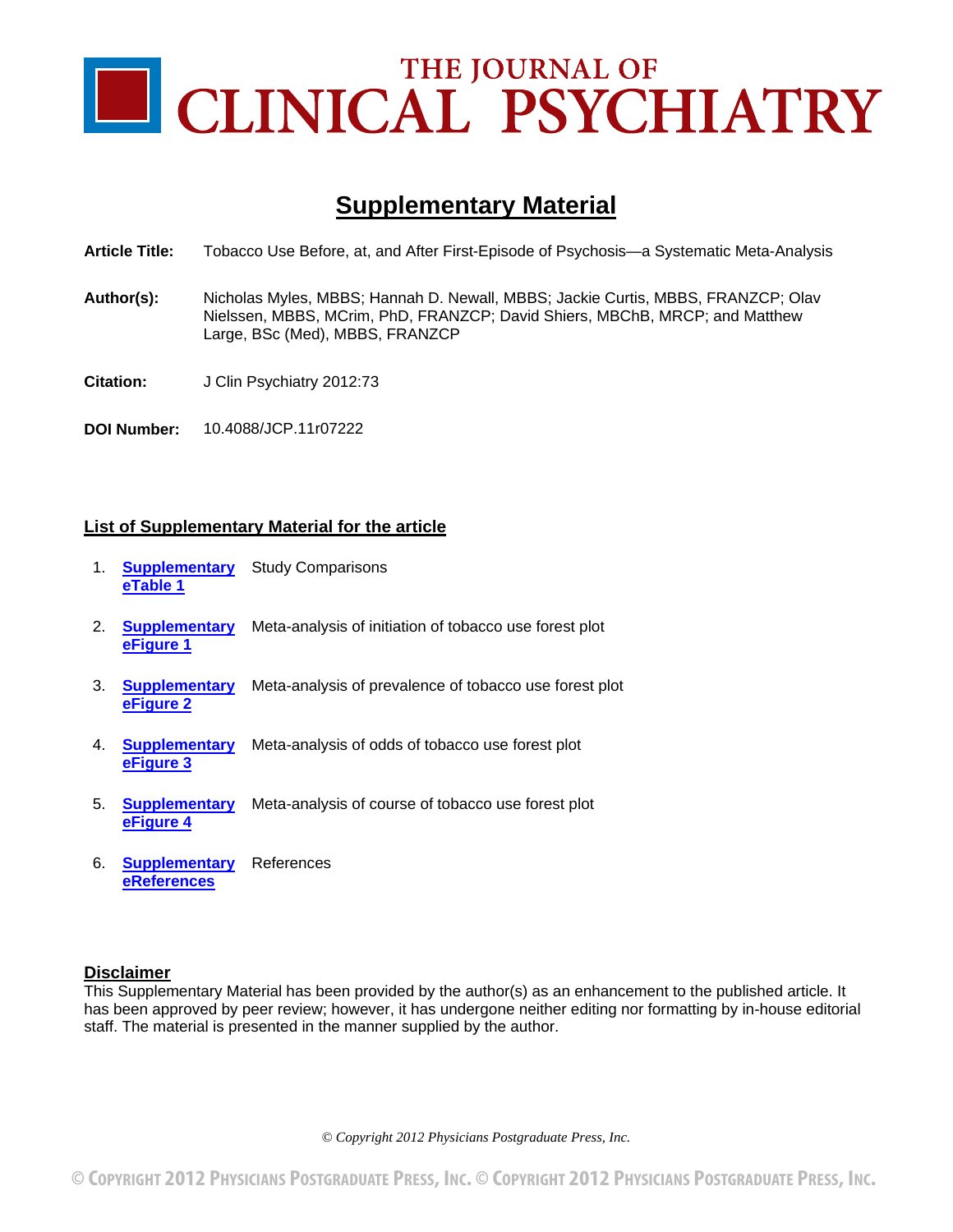| Table 1 – characteristics of the studies included in the meta-analyses |                           |                                                                           |             |                      |                    |
|------------------------------------------------------------------------|---------------------------|---------------------------------------------------------------------------|-------------|----------------------|--------------------|
| Study                                                                  | Used in meta-<br>analysis | Setting                                                                   | Age range   | Measure of psychosis | Measure of tobacco |
| Ates et al (2008)                                                      | Rates                     | Haydarpasa Training<br>Hospital, Istanbul,<br>Turkey                      | Unspecified | DSM-IV               | Clinical interview |
| Baeza et al (2009)                                                     | Rates, course             | Unspecified<br>psychiatry<br>departments across<br>Spain                  | $9 - 17$    | K-SADS-PL<br>DSM-IV  | K-SADS-PL          |
| Baker et al (2007)                                                     | Initiation                | Recruited as part of<br>quit program in<br>Newcastle, Australia           | 18-64       | $ICD-9$              | Clinical interview |
| Barrigon et al (2010)                                                  | Rates                     | Unspecified<br>psychiatry<br>departments in<br>Grenada and Jaen,<br>Spain | 18-57       | SCID-I<br>DSM-IV     | Clinical Interview |

# <span id="page-9-0"></span>**Supplementary eTable 1:** study comparisons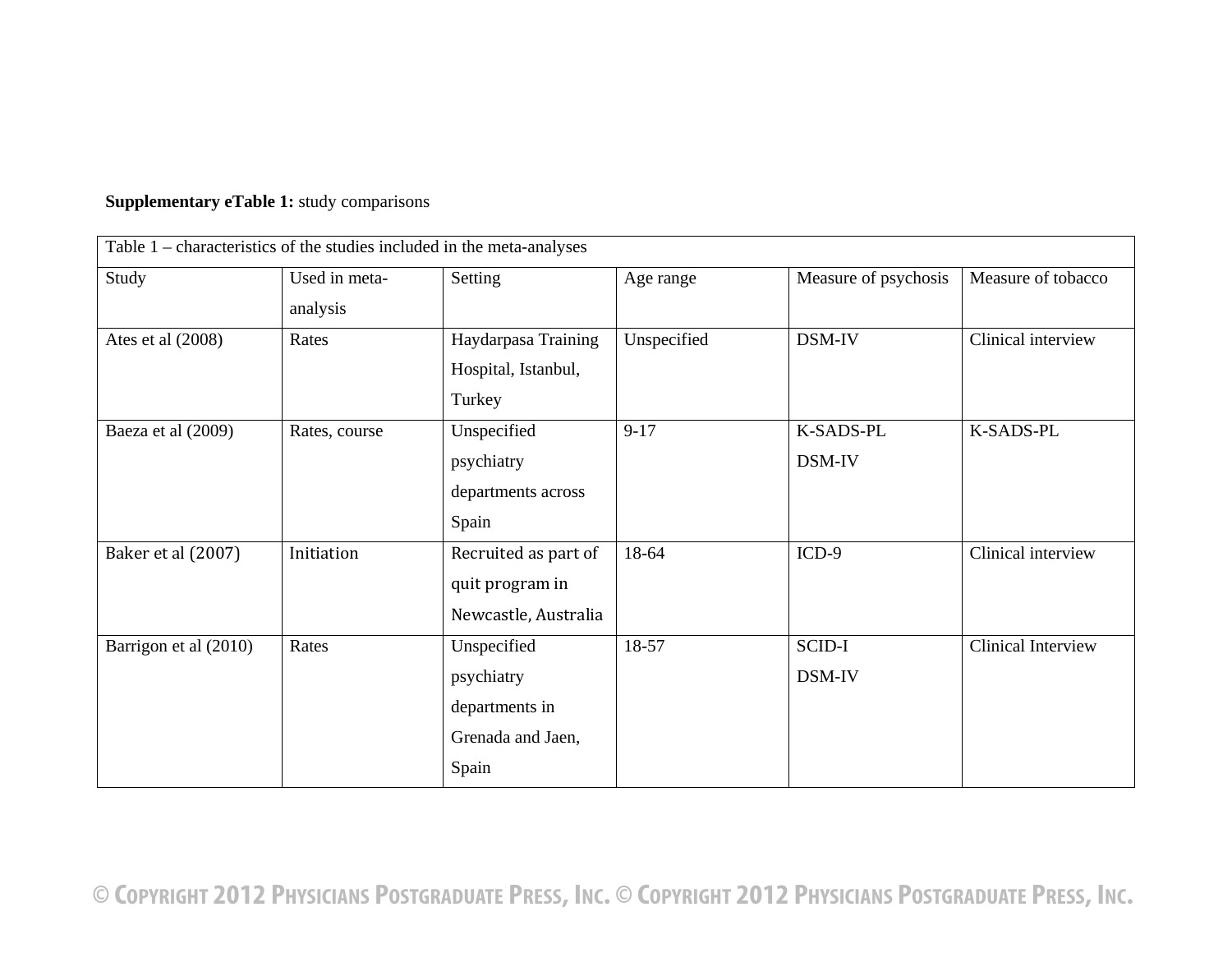| Beratis et al (2001)  | Initiation          | <b>University of Patras</b> | 16-75     | DSM-IV        | Clinical interview          |
|-----------------------|---------------------|-----------------------------|-----------|---------------|-----------------------------|
|                       |                     | Medical School,             |           |               |                             |
|                       |                     | Greece                      |           |               |                             |
| Berk et al (2010)     | Rates               | Early Psychosis             | $15 - 30$ | <b>RPMIP</b>  | <b>Fagerstrom Tolerance</b> |
|                       |                     | Prevention and              |           | DSM-IV        | Questionnaire               |
|                       |                     | <b>Intervention Centre</b>  |           |               |                             |
|                       |                     | Melbourne, Australia        |           |               |                             |
| Brewer et al (2001)   | Rates, odds, course | Early Psychosis             | $16 - 30$ | <b>RPMIP</b>  | Clinical interview          |
|                       |                     | Prevention and              |           | DSM-III       |                             |
|                       |                     | <b>Intervention Centre</b>  |           |               |                             |
|                       |                     | Melbourne, Australia        |           |               |                             |
| Compton et al (2009)  | Rates               | 2 psychiatric clinics       | 18-40     | <b>SCID-I</b> | Clinical interview          |
|                       |                     | in Atlanta, USA             |           | DSM-IV        |                             |
| Compton (unpublished) | Rates               | 2 psychiatric clinics       | 18-40     | SCID-I        | Clinical interview          |
|                       |                     | in Atlanta, USA             |           | DSM-IV        |                             |
| Curtis et al (2011)   | Rates               | <b>Outpatient First-</b>    | $16-27$   | <b>SCID-I</b> | Structured monitoring       |
|                       |                     | Episode Psychosis           |           | DSM-IV        | form                        |
|                       |                     | clinic in Sydney,           |           |               |                             |
|                       |                     | Australia                   |           |               |                             |
| Di Forti et al (2009) | Rates, odds         | South London                | 18-65     | <b>SCAN</b>   | Clinical interview          |
|                       |                     | division of Mental          |           | $ICD-10$      |                             |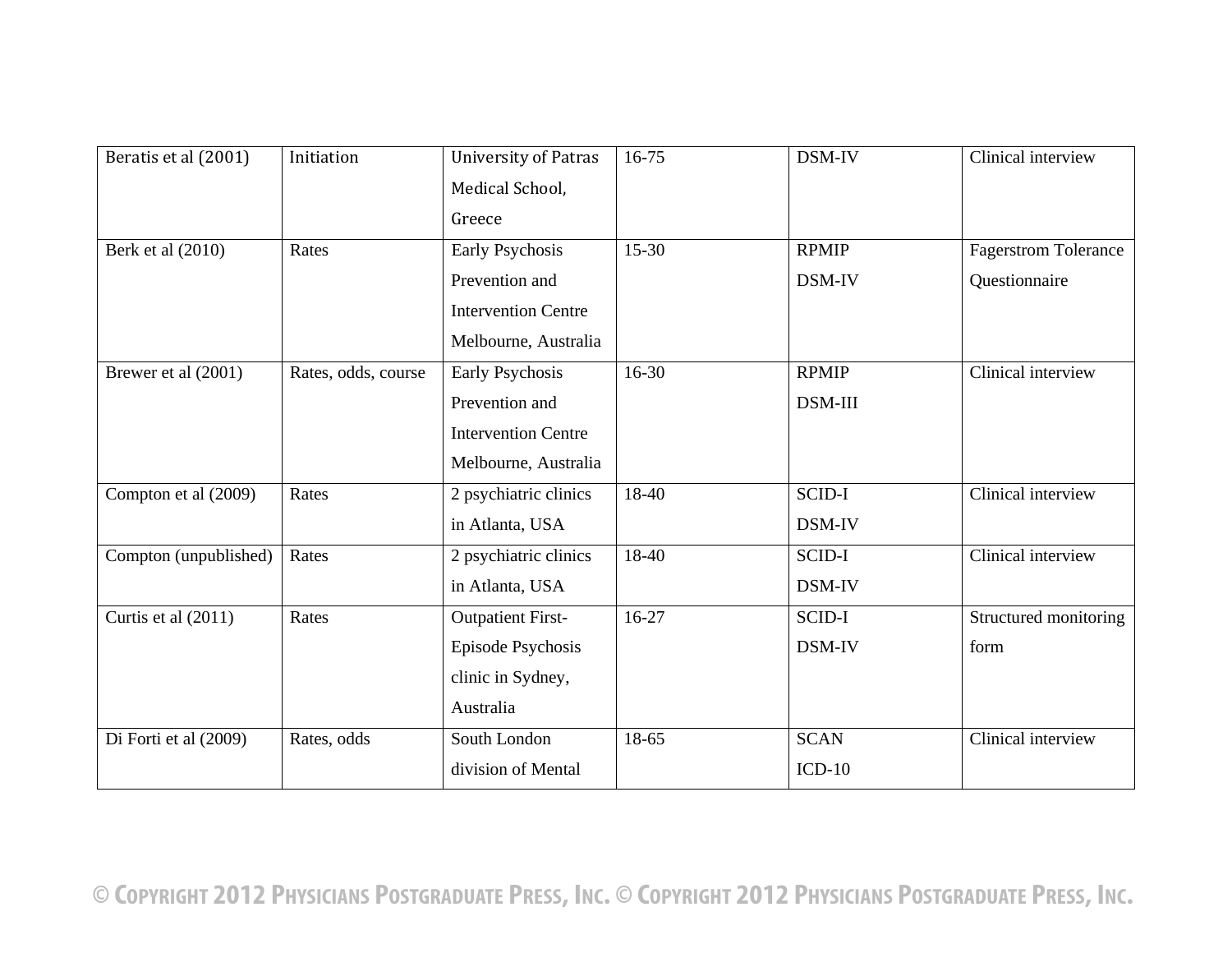|                             |               | Health, UK                 |             |                   |                             |
|-----------------------------|---------------|----------------------------|-------------|-------------------|-----------------------------|
| Fawzi et al (2007)          | Initiation    | Psychiatric clinic,        | Unspecified | $ICD-10$          | Fagerstrom tolerance        |
|                             |               | Zagazig University         |             |                   | questionnaire               |
|                             |               | Hospital, Egypt            |             |                   |                             |
| Fernandez-Egea et al        | Rates         | Psychiatric clinic at      | Unspecified | <b>SCID-I</b>     | Dartmouth                   |
| (2009)                      |               | Hospital of                |             | DSM-IV            | Assessment of               |
|                             |               | Barcelona, Spain           |             |                   | Lifestyle Inventory         |
| Goff et al (1992)           | Initiation    | Psychiatric clinic,        | $23 - 64$   | DSM-III           | Clinical interview          |
|                             |               | Massachusetts              |             | <b>SCID-I</b>     |                             |
|                             |               | General Hospital,          |             |                   |                             |
|                             |               | <b>USA</b>                 |             |                   |                             |
| Harrison et al (2008)       | Rates, course | West London First-         | $16 - 50$   | DSM-IV            | <b>Substance Use Rating</b> |
|                             |               | <b>Episode Psychosis</b>   |             |                   | Scale                       |
|                             |               | Study, UK                  |             |                   |                             |
| Hides et al (2009)          | Rates         | Early Psychosis            | 15-29       | <b>SCID-I</b>     | <b>ASSIST</b>               |
|                             |               | Prevention and             |             | DSM-IV            |                             |
|                             |               | <b>Intervention Centre</b> |             |                   |                             |
|                             |               | Melbourne, Australia       |             |                   |                             |
| Hilti et al (2010)          | Rates         | Psychiatry Service of      | $18-32$     | DIA-X             | Unspecified                 |
|                             |               | Aargau, Switzerland        |             | DSM-IV and ICD-10 |                             |
| Kelly & McCreadie<br>(1999) | Initiation    | Nithsdale census           | Unspecified | DSM-III           | Health and lifestyle        |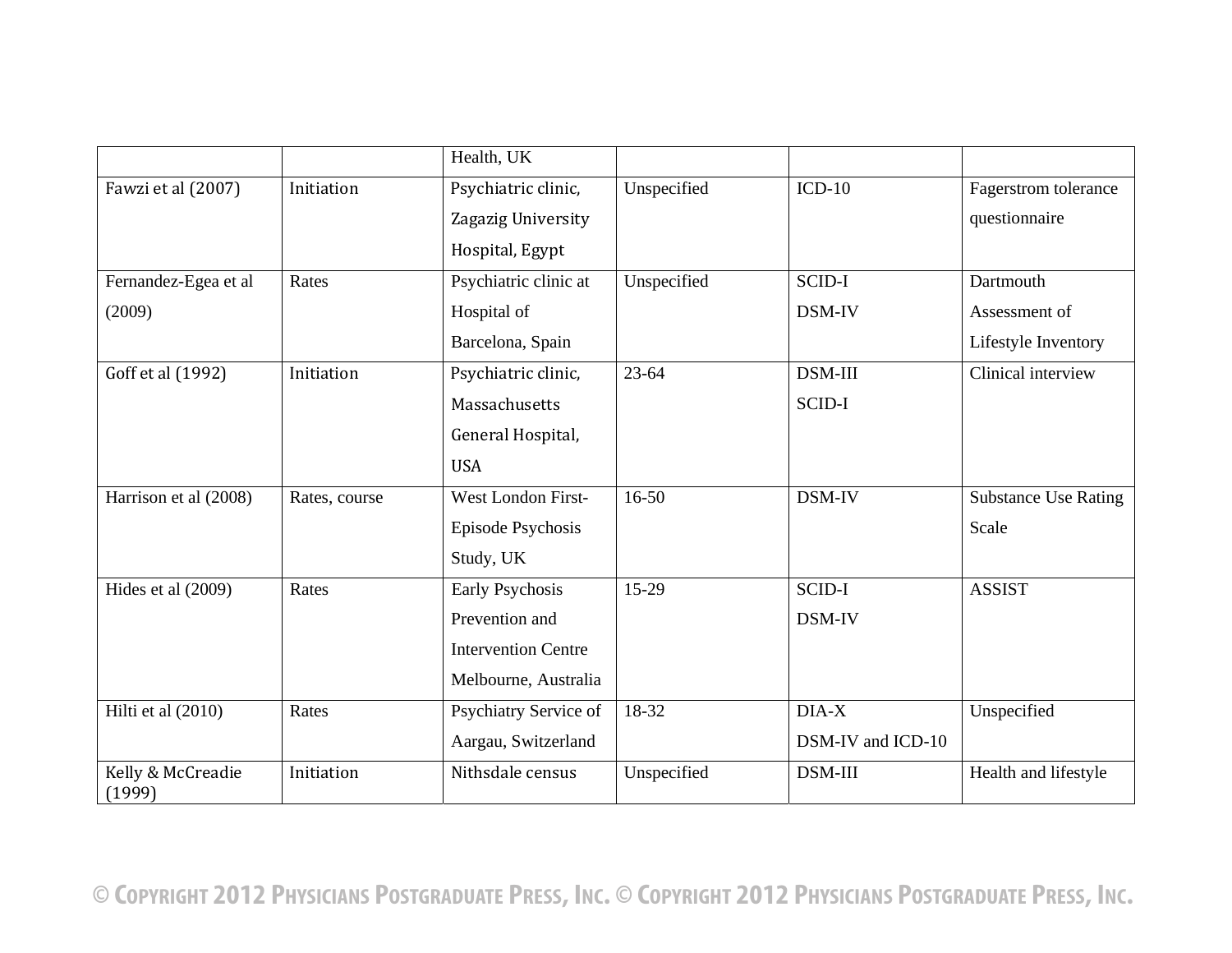|                        |               | data, Scotland         |             |                      | survey               |
|------------------------|---------------|------------------------|-------------|----------------------|----------------------|
| Kobayashi et al (2010) | Rates         | Random sample of       | Unspecified | DSM-III              | Note review          |
|                        |               | discharge data from    |             |                      |                      |
|                        |               | all psychiatric        |             |                      |                      |
|                        |               | hospitals across Japan |             |                      |                      |
| Kopala et al (1993)    | Rates, odds   | Unspecified            | 18-45       | <b>Present State</b> | Unspecified          |
|                        |               | psychiatric inpatient  |             | Examination          |                      |
|                        |               | unit, Vancouver,       |             | <b>DSM-III</b>       |                      |
|                        |               | Canada                 |             |                      |                      |
| Kotov et al (2010)     | Rates, course | 12 inpatient           | 15-58       | SCID-I               | National Household   |
|                        |               | psychiatric units      |             | DSM-III              | Survey on Drug       |
|                        |               | across New York        |             |                      | Abuse Interview      |
|                        |               | State, USA             |             |                      |                      |
| Luty et al $(2002)$    | Course        | Six hospitals across   | Unspecified | DSM-IV               | Scotland census      |
|                        |               | west Scotland          |             |                      | questionnaire        |
| Ma et al (2010)        | Initiation    | Inpatient units of 5   | Unspecified | DSM-IV               | Fagerstrom tolerance |
|                        |               | psychiatric hospitals  |             | <b>SCID-I</b>        | questionnaire        |
|                        |               | in Chengdu and         |             |                      |                      |
|                        |               | Chongqing, China       |             |                      |                      |
| McCreadie et al (2000) | Rates         | Six hospitals across   | Unspecified | DSM-IV               | Unspecified          |
|                        |               | west Scotland          |             |                      |                      |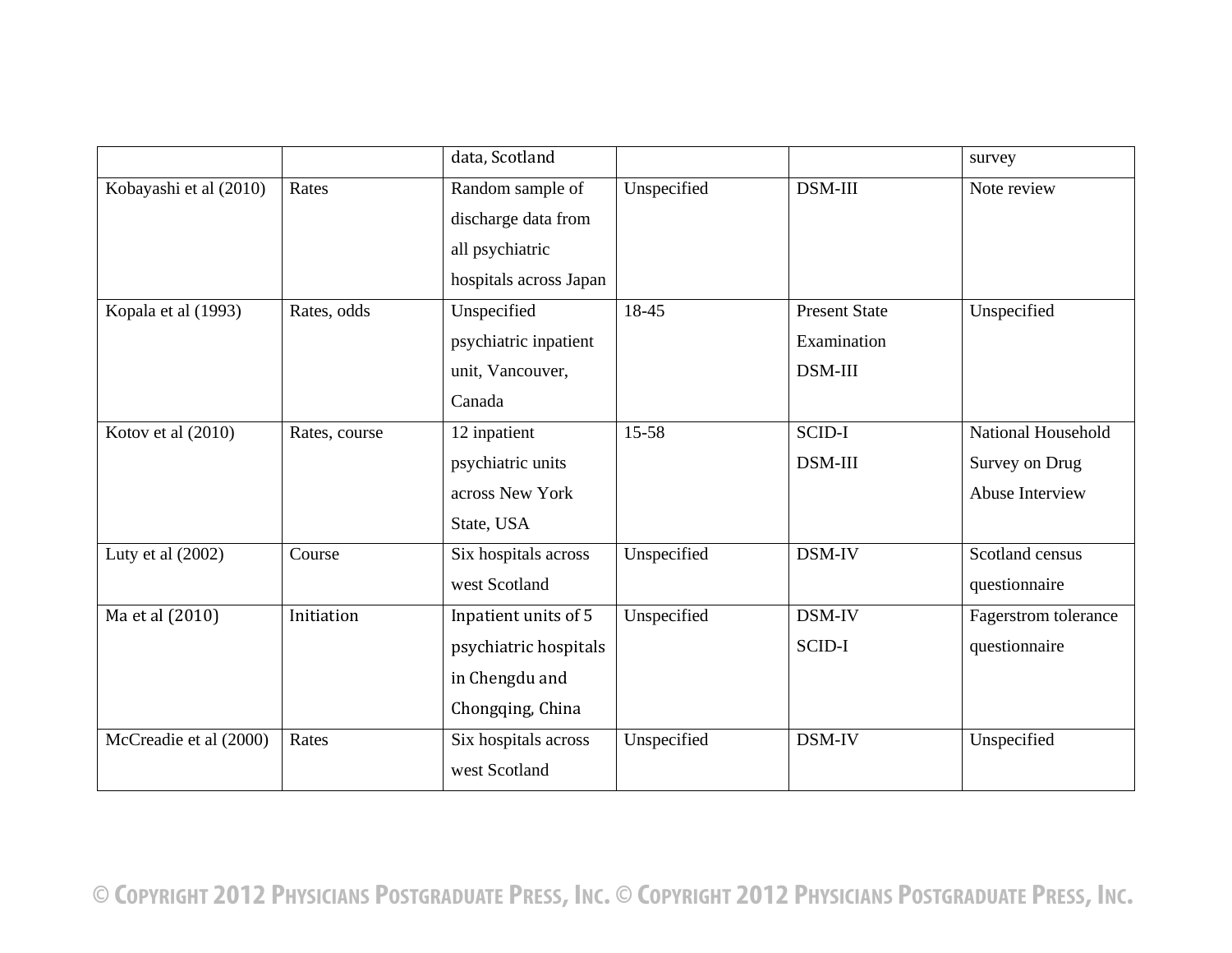| McEvoy et al (1999)            | Rates       | Unspecified<br>psychiatric unit in<br>North Carolina, USA           | Unspecified | Unspecified       | Unspecified                        |
|--------------------------------|-------------|---------------------------------------------------------------------|-------------|-------------------|------------------------------------|
| Perez-Iglesias et al<br>(2009) | Rates       | Marques de<br>Valdecilla University<br>Hospital Canatbria,<br>Spain | $15-60$     | SCID-I            | Unspecified                        |
| Riala et al (2005)             | Initiation  | North Finland Birth<br>Cohort                                       | Unspecified | DSM-III           | Patient questionnaire              |
| Reddy et al (2003)             | Rates       | University of<br>Pittsburgh Medical<br>Centre, USA                  | Unspecified | SCID-I<br>DSM-IV  | Clinical interview                 |
| Reddy et al (2004)             | Rates, odds | University of<br>Pittsburgh Medical<br>Centre, USA                  | Unspecified | SCID-I<br>DSM-III | Clinical interview<br>Cotine assay |
| Samele et al (2007)            | Rates, odds | South London<br>division of Mental<br>Health, UK                    | $16 - 65$   | DSM-IV            | HAL2 questionnaire                 |
| Sengupta et al (2008)          | Rates, odds | Psychiatric<br>Department Louis H<br>Lafontaine Hospital,           | Unspecified | SCID-I<br>DSM-IV  | Unspecified                        |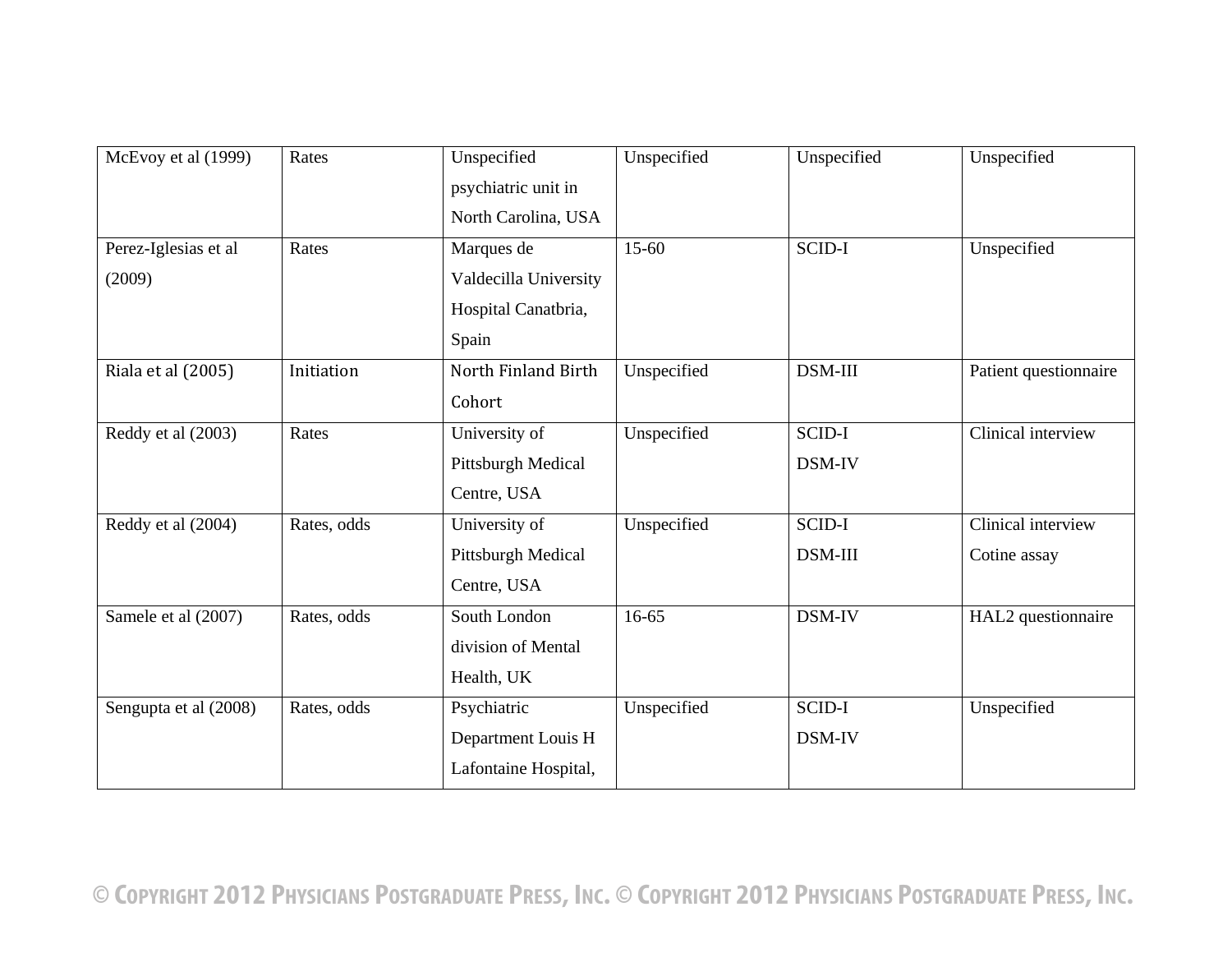|                        |                | <b>Montreal Canada</b>     |             |             |                             |
|------------------------|----------------|----------------------------|-------------|-------------|-----------------------------|
| Smesny et al (2005)    | Rates, odds    | Department of              | Unspecified | SCID-I      | Unspecified                 |
|                        |                | Psychiatry University      |             | DSM-IV      |                             |
|                        |                | of Jena, Germany and       |             |             |                             |
|                        |                | Early Psychosis            |             |             |                             |
|                        |                | Prevention and             |             |             |                             |
|                        |                | <b>Intervention Centre</b> |             |             |                             |
|                        |                | Melbourne, Australia       |             |             |                             |
| Smesny et al (2007)    | Rates, odds    | Department of Child        | $14 - 21$   | SCID-I      | Clinical interview          |
|                        |                | and Adolescent             |             | DSM-IV      |                             |
|                        |                | Psychiatry,                |             |             |                             |
|                        |                | University of Jena,        |             |             |                             |
|                        |                | Germany                    |             |             |                             |
| Smith et al (2009)     | Rates, course, | Early Psychosis            | 14-37       | SCID-I      | <b>Fagerstrom Tolerance</b> |
|                        | initiation     | program in South           |             | DSM-IV      | Questionnaire               |
|                        |                | Vancouver, Canada          |             |             |                             |
| Smith et al (2010)     | Rates          | Unspecified                | Unspecified | Unspecified | Unspecified                 |
| Strassnig et al (2007) | Rates, odds    | Western Psychiatric        | $18-50$     | SCID-I      | Unspecified                 |
|                        |                | Institute, University      |             | DSM-IV      |                             |
|                        |                | of Pittsburgh Medical      |             |             |                             |
|                        |                | Centre, USA                |             |             |                             |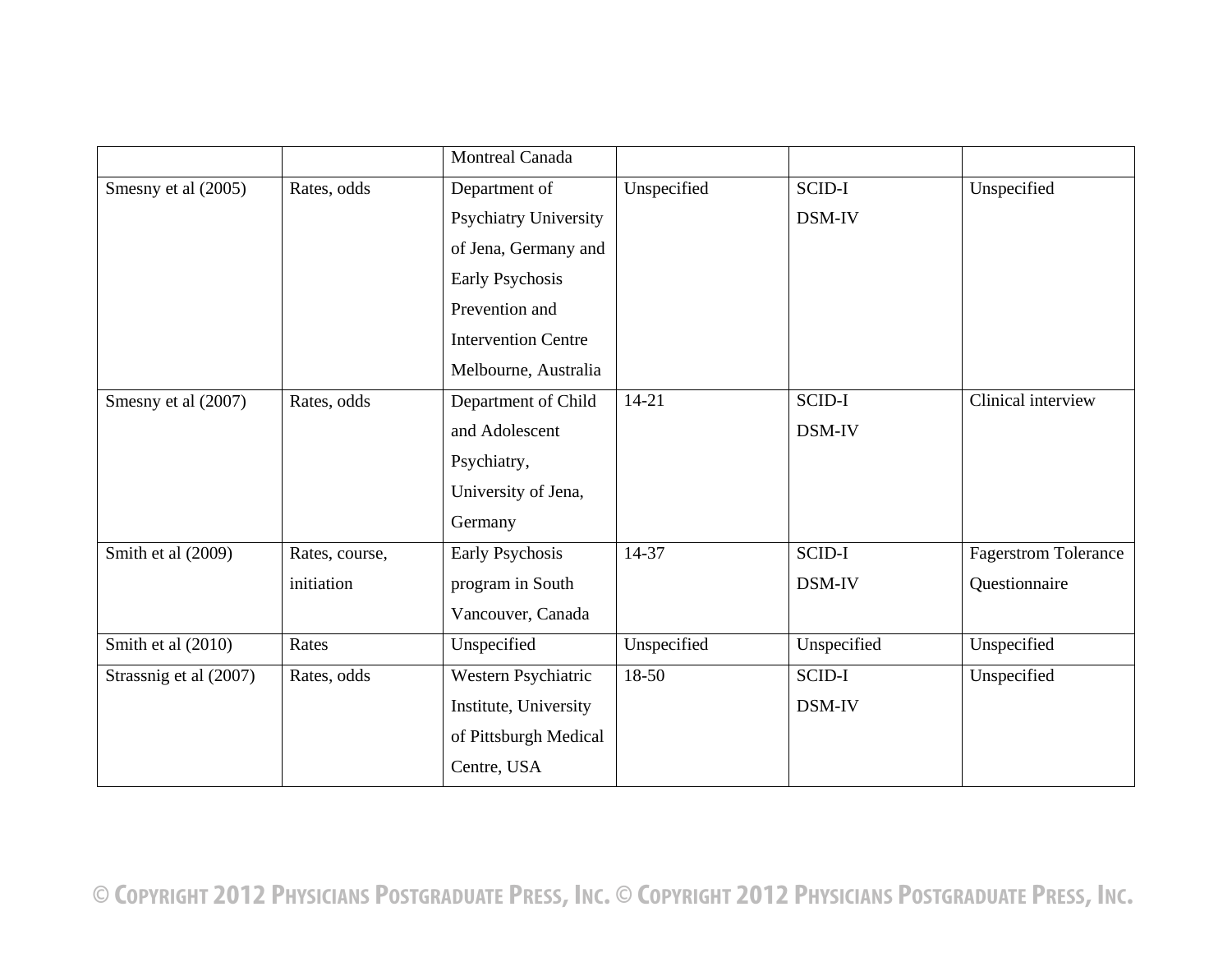| Uzun et al (2003)   | Initiation    | Outpatient                                                                                                                                | 18-75       | DSM-IV       | Clinical interview |
|---------------------|---------------|-------------------------------------------------------------------------------------------------------------------------------------------|-------------|--------------|--------------------|
|                     |               | psychiatric unit,                                                                                                                         |             | SCID-I       |                    |
|                     |               | Gulhane School of                                                                                                                         |             |              |                    |
|                     |               | Medicine, Turkey                                                                                                                          |             |              |                    |
| Wade et al (2005)   | Rates, course | Early Psychosis                                                                                                                           | Unspecified | <b>RPMIP</b> | Clinical interview |
|                     |               | Prevention and                                                                                                                            |             | DSM-IV       |                    |
|                     |               | <b>Intervention Centre</b>                                                                                                                |             |              |                    |
|                     |               | Melbourne, Australia                                                                                                                      |             |              |                    |
| Zabala et al (2009) | Rates         | Various psychiatric                                                                                                                       | Unspecified | SCID-I       | Clinical interview |
|                     |               | facilities in Northern                                                                                                                    |             | DSM-IV       |                    |
|                     |               | Spain                                                                                                                                     |             |              |                    |
| Zammit et al (2003) | Rates         | Swedish conscript                                                                                                                         | Unspecified | $ICD-8$      | Clinical interview |
|                     |               | census                                                                                                                                    |             |              |                    |
| Zhang et al (2010)  | Initiation    | Hui-Long-Guan                                                                                                                             | $25 - 75$   | DSM-IV       | Clinical interview |
|                     |               | Hospital, Beijing,                                                                                                                        |             |              | CO breath test     |
|                     |               | China                                                                                                                                     |             |              |                    |
|                     |               | Abbreviations: Diagnostic and Statistical Manual of Mental Disorders (DSM), Structured Clinical Interview for DSM Disorders (SCID), Royal |             |              |                    |
|                     |               | Park Multidiagnostic Instrument for Psychosis (RPMIP), International Classification for Disease (ICD), Schedule for Affective and         |             |              |                    |
|                     |               | Schizophrenia for School-Age Children - Present and Lifetime Version (K-SADS-PL), Alcohol Smoking and Substance Involvement Screening     |             |              |                    |
|                     |               | Test (ASSIST), Expert System for Diagnosing Mental Disorders (DIA-X), Health and Lifestyle Questionnaire 2 (HAL2).                        |             |              |                    |
|                     |               |                                                                                                                                           |             |              |                    |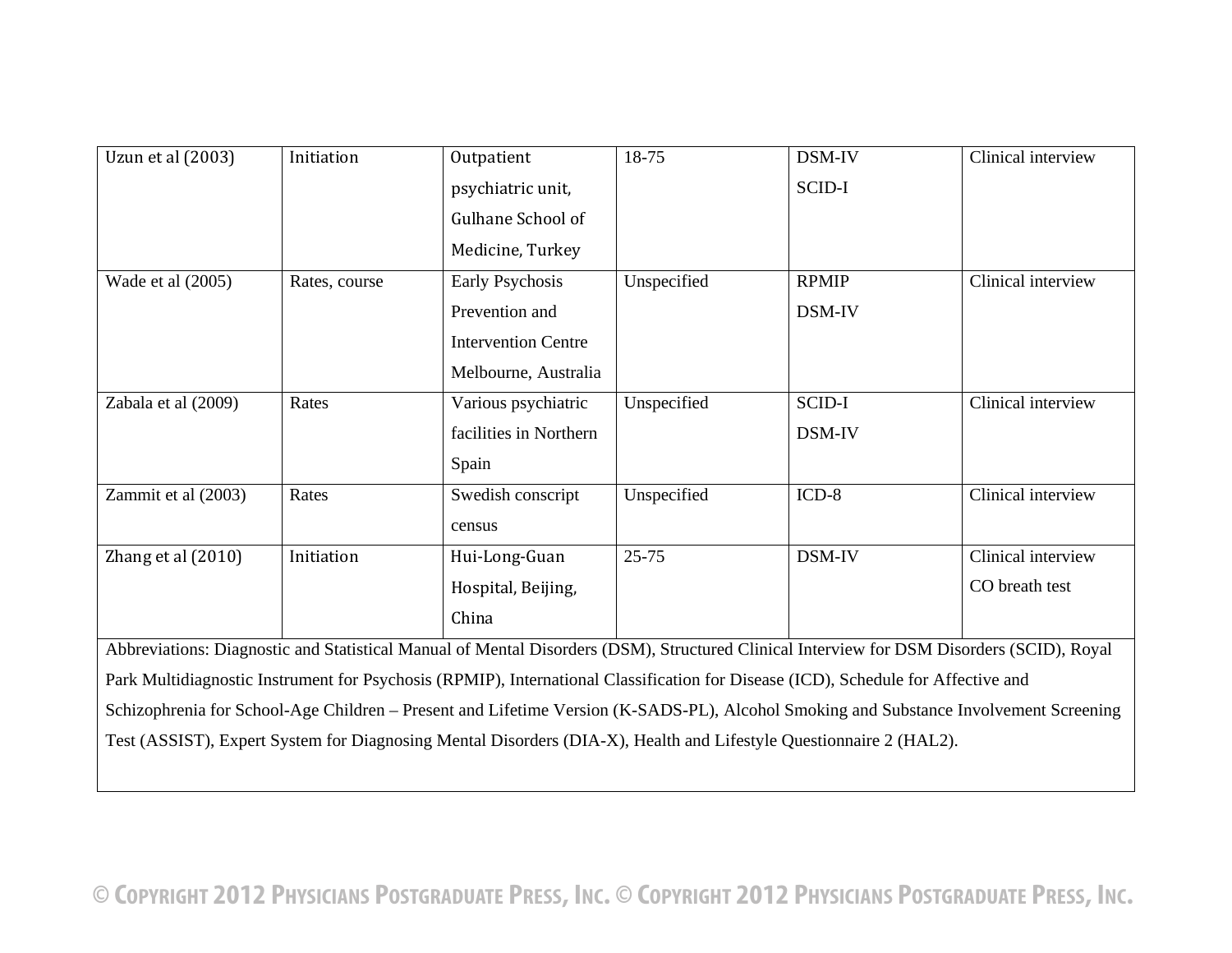| Studyname                      |                               |       | Statistics for each study |                       |       |                             |       |         |         | Std diff in means and 95% CI |      |      |
|--------------------------------|-------------------------------|-------|---------------------------|-----------------------|-------|-----------------------------|-------|---------|---------|------------------------------|------|------|
|                                | Std diff Standard<br>in means | error | Variance                  | Lower Upper<br>limit  |       | limit Z-Value p-Value       |       |         |         |                              |      |      |
| Riala psychosis males (2005)   | $-2.000$                      | 0.577 |                           | 0.333 - 3.131 - 0.868 |       | $-3.464$                    | 0.001 |         |         |                              |      |      |
| Riala psychosis females (2005) | $-1.846$                      | 0.563 |                           | 0.317 -2.949 -0.743   |       | $-3.279$                    | 0.001 |         |         |                              |      |      |
| Kelly (1999)                   | $-1.100$                      | 0.175 |                           | 0.031 - 1.443 - 0.757 |       | $-6.278$                    | 0.000 |         |         |                              |      |      |
| Smith (2009)                   | $-1.094$                      | 0.185 |                           | 0.034 -1.457 -0.731   |       | $-5.905$                    | 0.000 |         |         |                              |      |      |
| Beratis (2001)                 | $-1.015$                      | 0.099 |                           |                       |       | 0.010 -1.210 -0.821 -10.226 | 0.000 |         |         |                              |      |      |
| Goff (1992)                    | $-0.956$                      | 0.196 |                           |                       |       | 0.038 -1.340 -0.572 -4.876  | 0.000 |         |         |                              |      |      |
| Fawzi OCS (2007)               | $-0.845$                      | 0.289 |                           |                       |       | 0.084 -1.412 -0.278 -2.920  | 0.004 |         |         |                              |      |      |
| Baker (2007)                   | $-0.804$                      | 0.085 |                           |                       |       | 0.007 -0.970 -0.637 -9.435  | 0.000 |         |         |                              |      |      |
| Ma (2010)                      | $-0.770$                      | 0.149 |                           |                       |       | 0.022 -1.062 -0.478 -5.174  | 0.000 |         |         |                              |      |      |
| Zhang (2010)                   | $-0.745$                      | 0.059 |                           |                       |       | 0.003 -0.860 -0.630 -12.666 | 0.000 |         |         |                              |      |      |
| Riala schizo females (2005)    | $-0.580$                      | 0.510 |                           | 0.261 -1.580 0.421    |       | $-1.136$                    | 0.256 |         |         |                              |      |      |
| Uzuan (2003)                   | $-0.564$                      | 0.189 |                           |                       |       | 0.036 -0.935 -0.193 -2.979  | 0.003 |         |         |                              |      |      |
| Riala schizo males (2005)      | $-0.527$                      | 0.307 |                           | $0.094 - 1.128$       | 0.075 | $-1.717$                    | 0.086 |         |         |                              |      |      |
| Fawzi non-OCS (2007)           | $-0.421$                      | 0.216 |                           | 0.046 -0.843          |       | $0.002 - 1.952$             | 0.051 |         |         |                              |      |      |
|                                | $-0.848$                      | 0.063 |                           |                       |       | 0.004 -0.972 -0.724 -13.445 | 0.000 |         |         |                              |      |      |
|                                |                               |       |                           |                       |       |                             |       |         |         |                              |      |      |
|                                |                               |       |                           |                       |       |                             |       | $-4.00$ | $-2.00$ | 0.00                         | 2.00 | 4.00 |

## <span id="page-16-0"></span>**Supplementary eFigure 1:** *Meta-analysis of initiation of tobacco use* forest plot

**Earlier Later**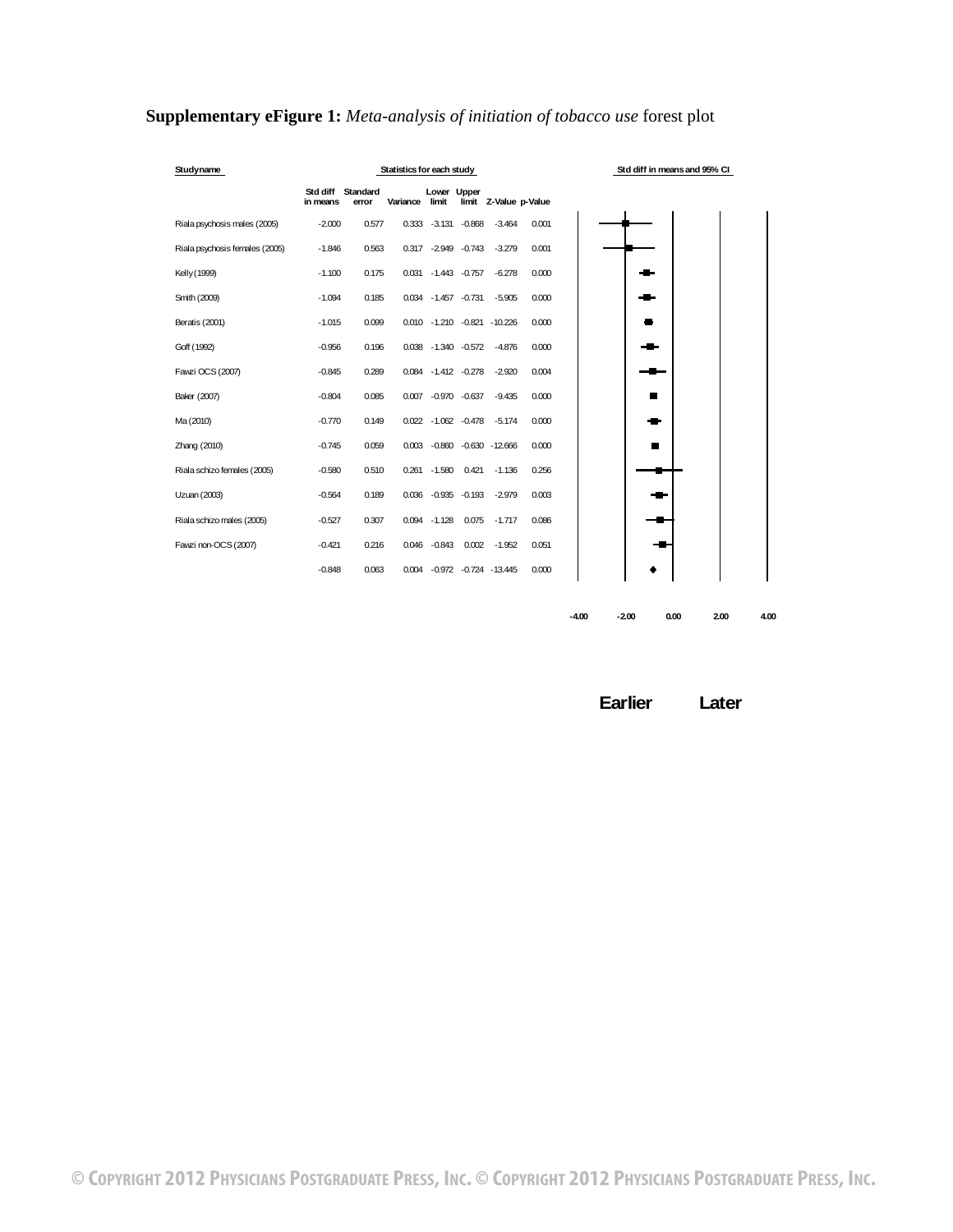## <span id="page-17-0"></span>**Supplementary eFigure 2:** *Meta-analysis of prevalence of tobacco use* forest plot

| Study name            | Statistics for each study |                   |          |                 |                       |                 |       |  |
|-----------------------|---------------------------|-------------------|----------|-----------------|-----------------------|-----------------|-------|--|
|                       | Logit<br>event rate       | Standard<br>error | Variance | Lower<br>limit  | <b>Upper</b><br>limit | Z-Value p-Value |       |  |
| Baeza (2009)          | $-0.805$                  | 0.206             | 0.043    | $-1.209$        | $-0.400$              | $-3.900$        | 0.000 |  |
| Strassnig (2007)      | $-0.681$                  | 0.214             | 0.046    | $-1.100$        | $-0.262$              | $-3.185$        | 0.001 |  |
| Kobayashi (2010)      | $-0.316$                  | 0.094             | 0.009    | $-0.501$        | $-0.131$              | $-3.343$        | 0.001 |  |
| Di Forti (2009)       | $-0.290$                  | 0.121             |          | $0.015 - 0.527$ | $-0.053$              | $-2.401$        | 0.016 |  |
| Kopala (1993)         | $-0.282$                  | 0.319             |          | $0.102 - 0.908$ | 0.344                 | $-0.883$        | 0.377 |  |
| Compton (2009)        | $-0.237$                  | 0.193             | 0.037    | $-0.615$        | 0.141                 | $-1.229$        | 0.219 |  |
| Reddy (2004)          | $-0.167$                  | 0.410             | 0.168    | $-0.970$        | 0.636                 | $-0.408$        | 0.683 |  |
| Smesny (2005)         | $-0.105$                  | 0.459             | 0.211    | $-1.006$        | 0.795                 | $-0.229$        | 0.819 |  |
| Samele (2007)         | $-0.040$                  | 0.212             | 0.045    | $-0.456$        | 0.376                 | $-0.189$        | 0.850 |  |
| Zabala (2009)         | 0.033                     | 0.256             | 0.066    | $-0.469$        | 0.535                 | 0.128           | 0.898 |  |
| Kotov (2010)          | 0.096                     | 0.086             | 0.007    | $-0.072$        | 0.265                 | 1.117           | 0.264 |  |
| Femandez-Egea (2009)  | 0.266                     | 0.196             | 0.038    | $-0.118$        | 0.650                 | 1.356           | 0.175 |  |
| Smith (2009)          | 0.331                     | 0.189             | 0.036    | $-0.040$        | 0.702                 | 1.751           | 0.080 |  |
| Ates (2008)           | 0.346                     | 0.193             | 0.037    | $-0.032$        | 0.723                 | 1.794           | 0.073 |  |
| Perez-Iglesia (2009)  | 0.370                     | 0.159             | 0.025    | 0.059           | 0.681                 | 2.329           | 0.020 |  |
| Harrison (2008)       | 0.405                     | 0.166             | 0.027    | 0.081           | 0.730                 | 2.449           | 0.014 |  |
| Smith (2010)          | 0.421                     | 0.160             | 0.025    | 0.108           | 0.734                 | 2.635           | 0.008 |  |
| Zammit (2003)         | 0.429                     | 0.109             | 0.012    | 0.215           | 0.644                 | 3.925           | 0.000 |  |
| Compton (unpublished) | 0.442                     | 0.214             | 0.046    | 0.023           | 0.861                 | 2.068           | 0.039 |  |
| Smesny (2007)         | 0.545                     | 0.379             | 0.143    | $-0.197$        | 1.288                 | 1.439           | 0.150 |  |
| Curtis (2011)         | 0.658                     | 0.229             | 0.052    | 0.210           | 1.106                 | 2.876           | 0.004 |  |
| Hides (2009)          | 0.659                     | 0.144             | 0.021    | 0.376           | 0.941                 | 4.569           | 0.000 |  |
| Barrigon (2010)       | 0.895                     | 0.208             | 0.043    | 0.487           | 1.304                 | 4.300           | 0.000 |  |
| Berk (2010)           | 0.945                     | 0.160             | 0.026    | 0.631           | 1.260                 | 5.896           | 0.000 |  |
| Reddy (2003)          | 0.949                     | 0.340             | 0.116    | 0.283           | 1.615                 | 2.792           | 0.005 |  |
| McCreadie (2000)      | 0.995                     | 0.411             | 0.169    | 0.189           | 1.801                 | 2.419           | 0.016 |  |
| Wade (2005)           | 1.191                     | 0.211             | 0.044    | 0.778           | 1.604                 | 5.654           | 0.000 |  |
| McEvoy (1999)         | 1.208                     | 0.507             | 0.257    | 0.215           | 2.201                 | 2.385           | 0.017 |  |
| Sengupta (2008)       | 1.319                     | 0.398             | 0.158    | 0.540           | 2.098                 | 3.317           | 0.001 |  |
| <b>Brewer (2001)</b>  | 1.455                     | 0.297             | 0.088    | 0.874           | 2.037                 | 4.903           | 0.000 |  |
| Hilti (2010)          | 1.572                     | 0.492             | 0.242    | 0.607           | 2.536                 | 3.194           | 0.001 |  |
|                       | 0.362                     | 0.096             | 0.009    | 0.174           | 0.549                 | 3.782           | 0.000 |  |
|                       |                           |                   |          |                 |                       |                 |       |  |

**Lower Higher**

**-4.00 -2.00 0.00 2.00 4.00**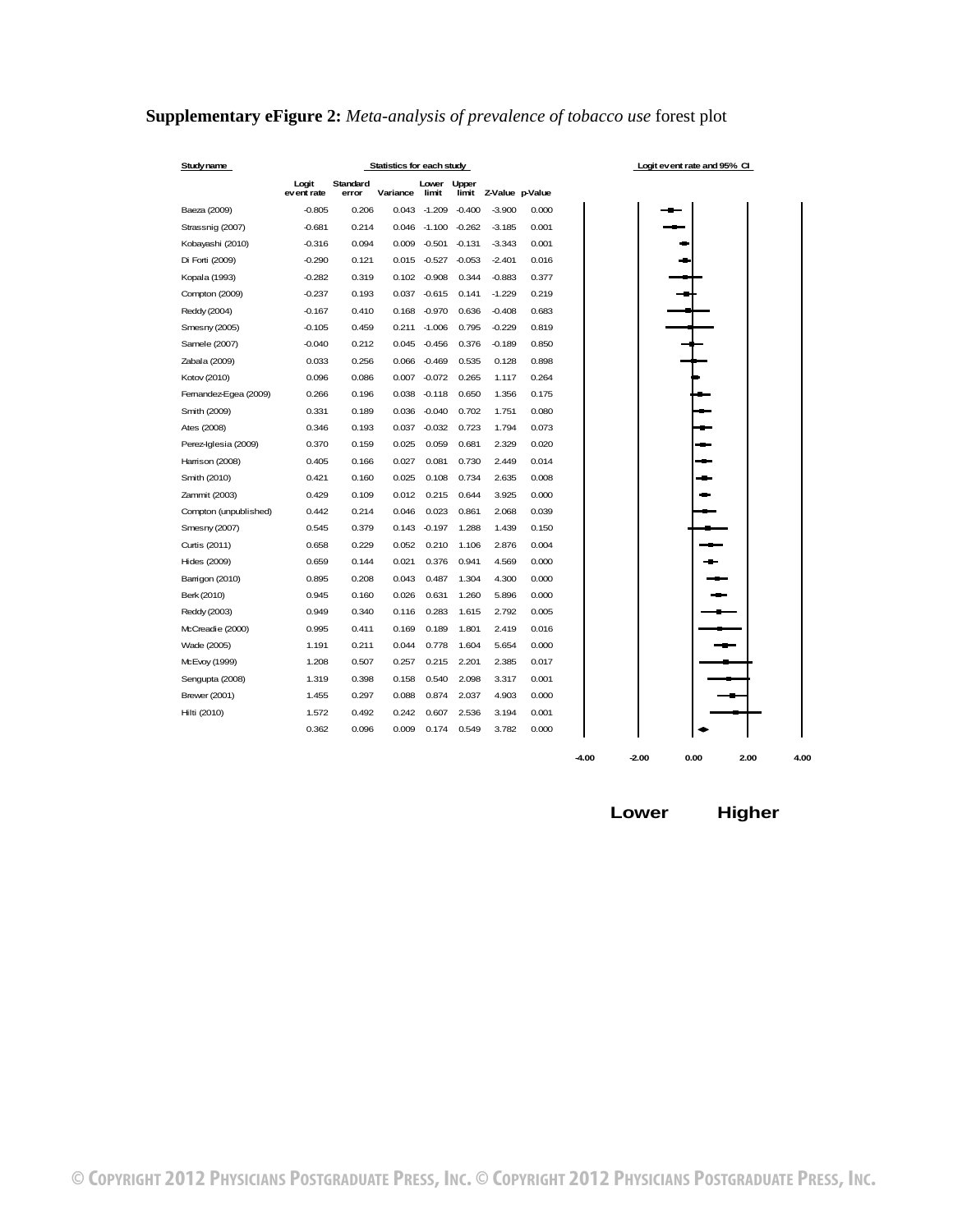| Study name                           |                                  |       | <b>Statistics for each study</b> |                       |       | Odds ratio and 95% CI |  |
|--------------------------------------|----------------------------------|-------|----------------------------------|-----------------------|-------|-----------------------|--|
|                                      | <b>Odds Lower Upper</b><br>ratio | limit |                                  | limit Z-Value p-Value |       |                       |  |
| Smesny (2007)                        | 1.543 0.422                      |       | 5.639                            | 0.656                 | 0.512 |                       |  |
| Di Forti (2009)                      | 1.913 1.274                      |       | 2.873                            | 3.129                 | 0.002 |                       |  |
| Samele (2007)                        | 1.923 1.050                      |       | 3.521                            | 2.119                 | 0.034 |                       |  |
| Strassnig (2007)                     | 4.569 1.291                      |       | 16.177                           | 2.355                 | 0.018 |                       |  |
| Smesny (2005)                        | 5.675  1.841  17.494             |       |                                  | 3.023                 | 0.003 |                       |  |
| Kopala (1993)                        | 6.406 2.237 18.346               |       |                                  | 3.459                 | 0.001 |                       |  |
| <b>Brewer (2001)</b>                 | 12,000 4.748 30.330              |       |                                  | 5.253                 | 0.000 |                       |  |
| reddy (2004)                         | 12.269 2.374 63.410              |       |                                  | 2.992                 | 0.003 |                       |  |
| Sengupta (2008) 30.000 8.180 110.021 |                                  |       |                                  | 5.130                 | 0.000 |                       |  |
| Reddy (2003)                         | 98.167 12.088 797.184            |       |                                  | 4.292                 | 0.000 |                       |  |
|                                      | 6.036                            |       | 3.031 12.021                     | 5.114                 | 0.000 |                       |  |
|                                      |                                  |       |                                  |                       |       |                       |  |

## <span id="page-18-0"></span>**Supplementary eFigure 3:** *Meta-analysis of odds of tobacco use* forest plot

**0.01 0.1 1 10 100**

**Lower odds Higher odds**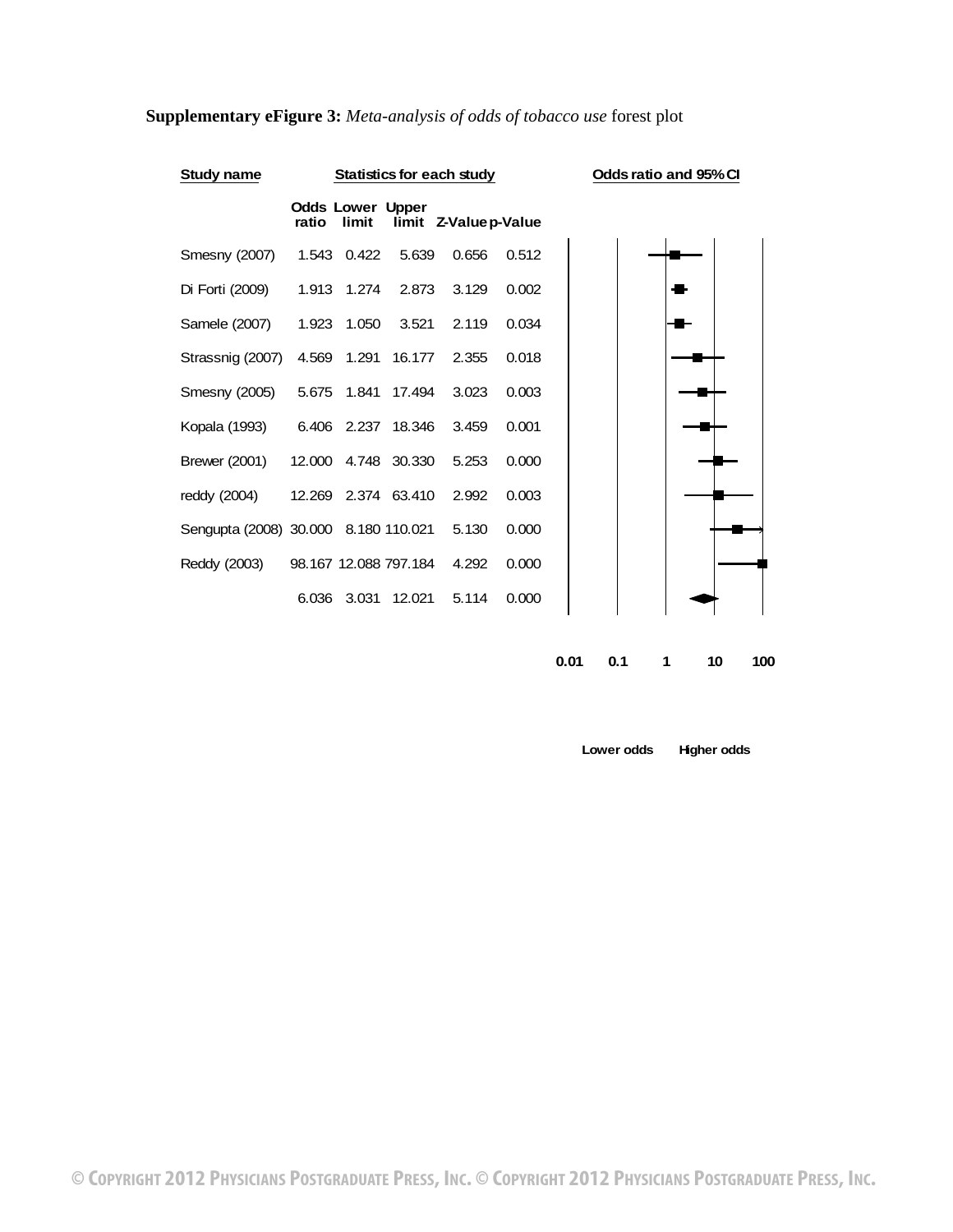

### <span id="page-19-0"></span>**Supplementary eFigure 4:** *Meta-analysis of course of tobacco use* forest plot

**0.01 0.1 1 10 100**

**Lower odds Higher odds**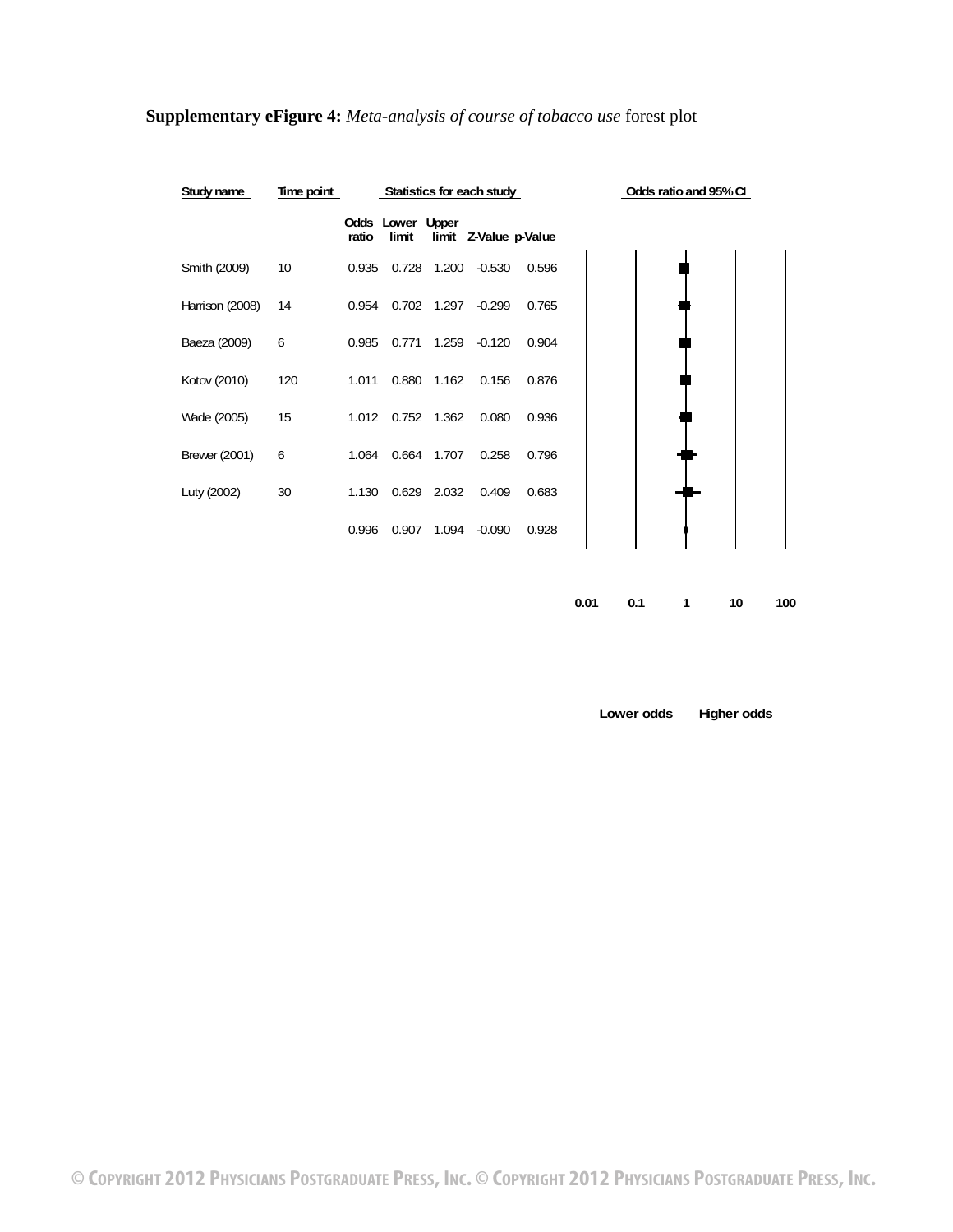#### <span id="page-20-0"></span>**Supplementary eReferences**

Ates, M. A., Algul, A., Gecici, O., Semiz, U. B., Noyan, O., Basoglu, C., et al., 2008. Substance use in the early adult male with first episode psychosis. Neurol Psychiatry Brain Res. 15 (2) 93-98.

Baeza, I., Graell, M., Moreno, D., Castro-Fornieles, J., Parellada, M., Gonzalez-Pinto, A., et al., 2009. Cannabis use in children and adolescents with first episode psychosis: Influence on psychopathology and short-term outcome (cafeps study). Schizophr Res. 113(2- 3) 129-137.

Baker, A., Richmond, R., Haile, M., Lewin, T. J., Carr, V. J., Taylor, R. L., et al., 2007. Characteristics of smokers with a psychotic disorder and implications for smoking interventions. Psychiatry Res. 150(2):141-52.

Barrigon, M. L., Gurpegui, M., Ruiz-Veguilla, M., Diaz, F. J., Anguita, M., Sarramea, F., et al.. 2010. Temporal relationship of first-episode non-affective psychosis with cannabis use: A clinical verification of an epidemiological hypothesis. J Psychiatric Res. 44(7) 413- 420.

Beratis, S., Katrivanou, A., & Gourzis, P., 2001. Factors affecting smoking in schizophrenia. Compr Psychiatry. 42(5):393-402.

Berk, M., Henry, L. P., Elkins, K. S., Harrigan, S. M., Harris, M. G., Herrman, H., et al., 2010. The impact of smoking on clinical outcomes after first episode psychosis: Longerterm outcome findings from the eppic 800 follow-up study. J Dual Diagnosi*s.* 6 (3-4) 212- 234.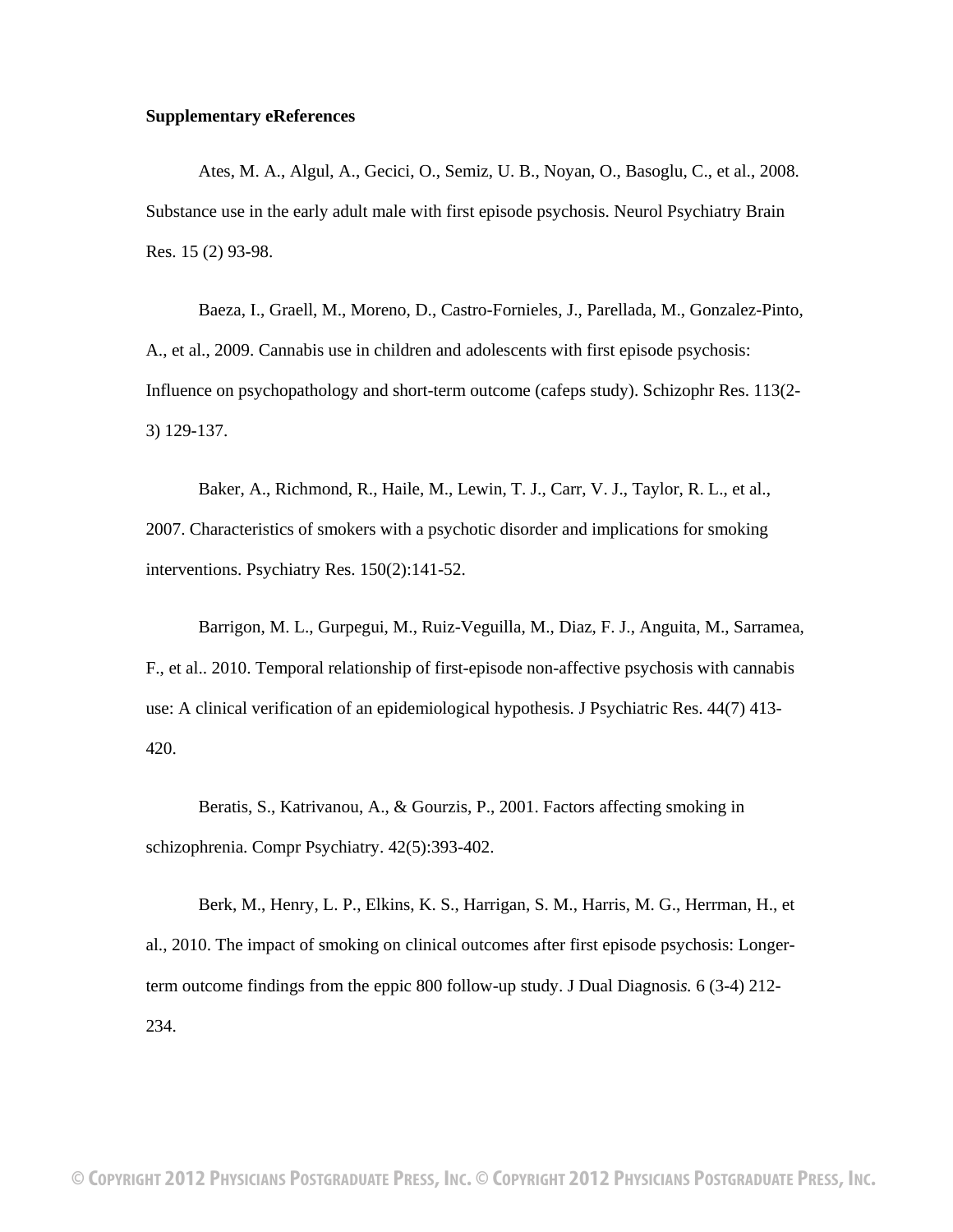Brewer, W. J., Pantelis, C., Anderson, V., Velakoulis, D., Singh, B., Copolov, D. L., et al., 2001. Stability of olfactory identification deficits in neuroleptic-naive patients with first-episode psychosis. Am Psychiatry*.* 158(1) 107-115.

Compton, M. T., Kelley, M. E., Ramsay, C. E., Pringle, M., Goulding, S. M., Esterberg, M. L., et al., 2009. Association of pre-onset cannabis, alcohol, and tobacco use with age at onset of prodome and age at onset of psychosis in first-episode patients. Am J Psychiatry. 166(11) 1251-1257.

Curtis, J., Henry, C., Watkins, A., Newall, H., Samaras, K., & Ward, P., 2011. Metabolic abnormalities in an early psychosis service: A retrospective, naturalistic, crosssectional study. Early Intervention in Psychiatry*.* 5 108-114.

Di Forti, M., Morgan, C., Dazzan, P., Pariante, C., Mondelli, V., Marques, T. R., et al., 2009. High-potency cannabis and the risk of psychosis. Br J Psychiatry. 195(6) 488-491.

Fawzi, M. H., Fawzi, M. M., & Khedr, H. H., 2007. Tobacco smoking in egyptian schizophrenia patients with and without obsessive-compulsive symptoms. Schizophr Res. 95(1-3) 236-46.

Fernandez-Egea, E., Bernardo, M., Heaphy, C. M., Griffith, J. K., Parellada, E., Esmatjes, E., et al., 2009. Telomere length and pulse pressure in newly diagnosed, antipsychotic-naive patients with nonaffective psychosis. Schizophr Bull. 35(2) 437-442.

Goff, D. C., Henderson, D. C., & Amico, E., 1992. Cigarette smoking in schizophrenia: Relationship to psychopathology and medication side effects. Am J Psychiatry. 149(9):1189-94, 1992 Sep.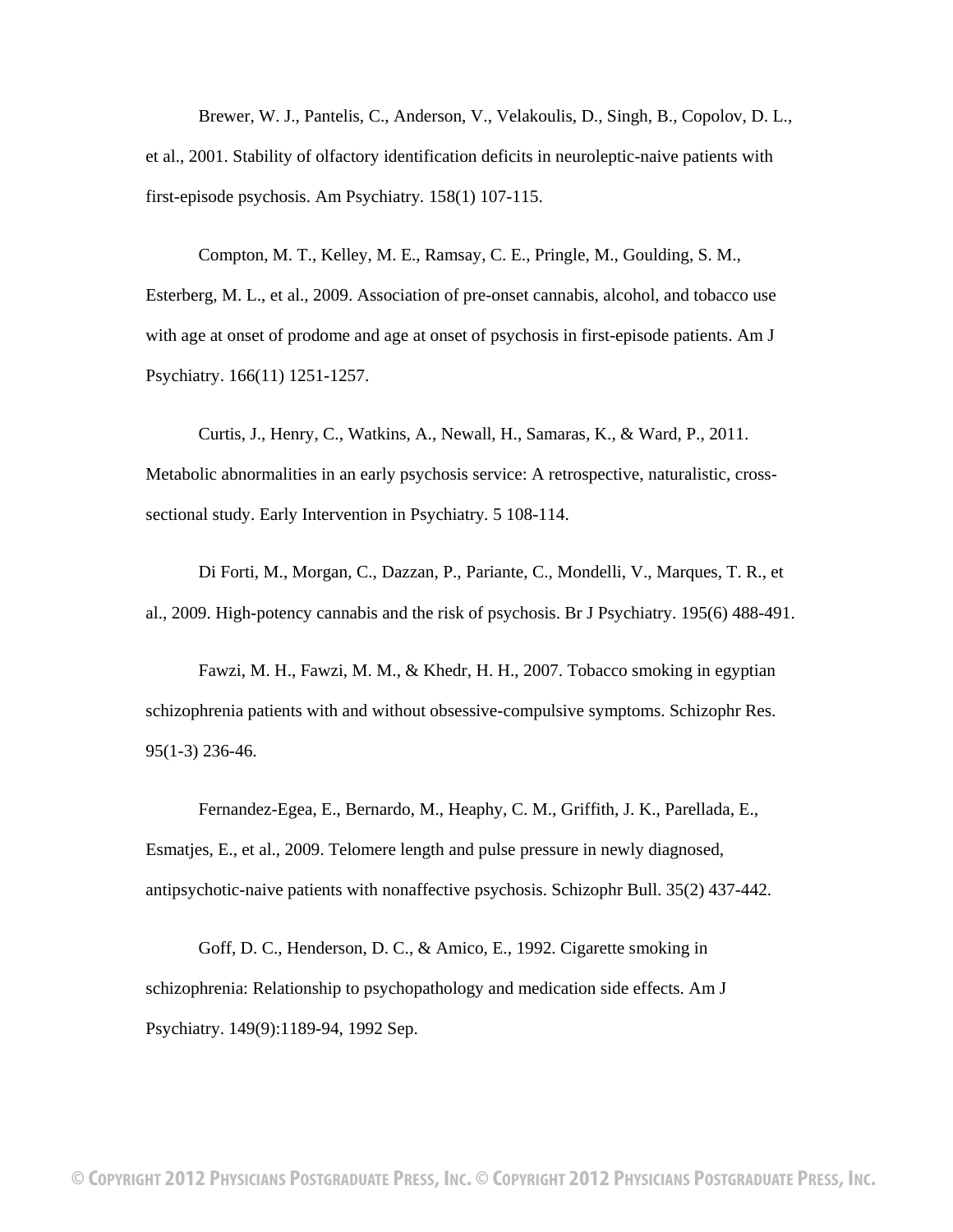Harrison, I., Joyce, E. M., Mutsatsa, S. H., Hutton, S. B., Huddy, V., Kapasi, M., et al., 2008. Naturalistic follow-up of co-morbid substance use in schizophrenia: The west london first-episode study. Psychol Med. 38(1) 79-88.

Hides, L., Cotton, S. M., Berger, G., Gleeson, J., O'Donnell, C., Proffitt, T., et al.,2009. The reliability and validity of the alcohol, smoking and substance involvement screening test (assist) in first-episode psychosis. Addictive Behaviors*.* 34(10) 821-825.

Hilti, C. C., Delko, T., Orosz, A. T., Thomann, K., Ludewig, S., Geyer, M. A., et al., 2010. Sustained attention and planning deficits but intact attentional set-shifting in neuroleptic-naive first-episode schizophrenia patients. Neuropsychobiol. 61(2) 79-86.

Kelly, C., & McCreadie, R. G., 1999. Smoking habits, current symptoms, and premorbid characteristics of schizophrenic patients in nithsdale, scotland. Am J Psychiatry. 156(11):1751-7.

Kobayashi, M., Ito, H., Okumura, Y., Mayahara, K., Matsumoto, Y., & Hirakawa, J., 2010. Hospital readmission in first-time admitted patients with schizophrenia: Smoking patients had higher hospital readmission rate than non-smoking patients. Int J Psychiatry Med. 40(3) 247-257.

Kopala, L. C., Clark, C., & Hurwitz, T., 1993. Olfactory deficits in neuroleptic naive patients with schizophrenia. Schizophr Res. 8(3) 245-250.

Kotov, R., Guey, L. T., Bromet, E. J., & Schwartz, J. E., 2010. Smoking in schizophrenia: Diagnostic specificity, symptom correlates, and illness severity. Schizophr Bull. 36(1) 173-181.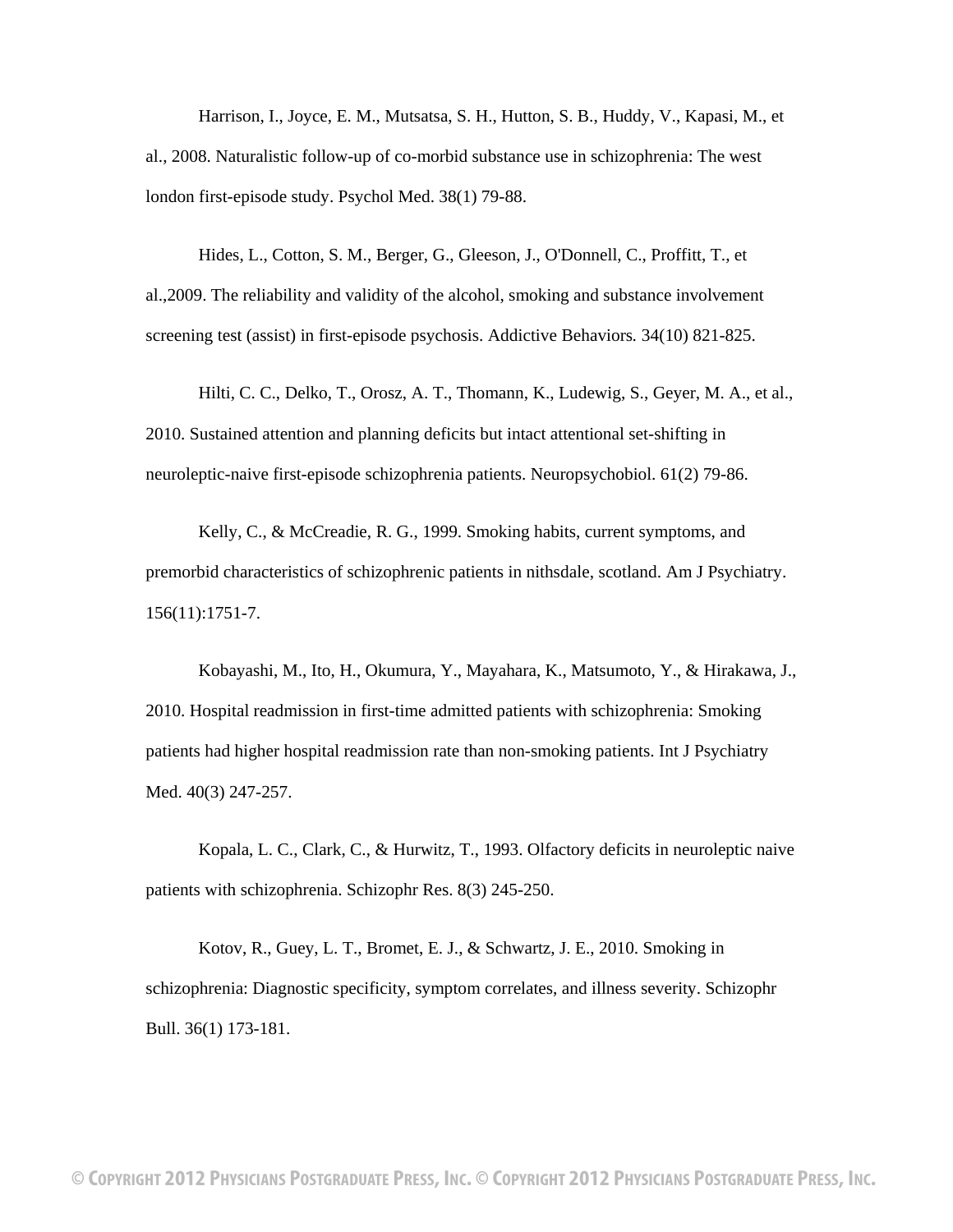Luty, J., Kelly, C., & McCreadie, R. G., 2002. Smoking habits, body mass index and risk of heart disease: Prospective 2 1/2-year follow-up of first episode schizophrenic patients. J Substance Use. 7 (1) 15-18.

Ma, X., Li, C., Meng, H., Du, L., Wang, Q., Wang, Y., et al., 2010. Premorbid tobacco smoking is associated with later age at onset in schizophrenia. Psychiatry Res. 178(3):461-6.

McCreadie, R., & Scottish Schizophrenia Res, G., 2000. Smoking habits and plasma lipid peroxide and vitamin e levels in never-treated first-episode patients with schizophrenia. Br J Psychiatry. 176 290-293.

McEvoy, J. P., & Brown, S., 1999. Smoking in first-episode patients with schizophrenia. Am J Psychiatry*.* 156(7) 1120-1121.

Perez-Iglesias, R., Mata, I., Pelayo-Teran, J. M., Amado, J. A., Garcia-Unzueta, M. T., Berja, A., et al., 2009. Glucose and lipid disturbances after 1 year of antipsychotic treatment in a drug-naive population. Schizophr Res. 107 (2-3) 115-121.

Reddy, R., Keshavan, M., & Yao, J. K., 2003. Reduced plasma antioxidants in firstepisode patients with schizophrenia. Schizophr Res. 62(3) 205-212.

Reddy, R. D., Keshavan, M. S., & Yao, J. K., 2004. Reduced red blood cell membrane essential polyunsaturated fatty acids in first episode schizophrenia at neurolepticnaive baseline. Schizophr Bull. 30(4) 901-911.

Riala, K., Hakko, H., Isohanni, M., Pouta, A., & Rasanen, P., 2005. Is initiation of smoking associated with the prodromal phase of schizophrenia? J Psychiatry Neurosci. 30(1):26-32.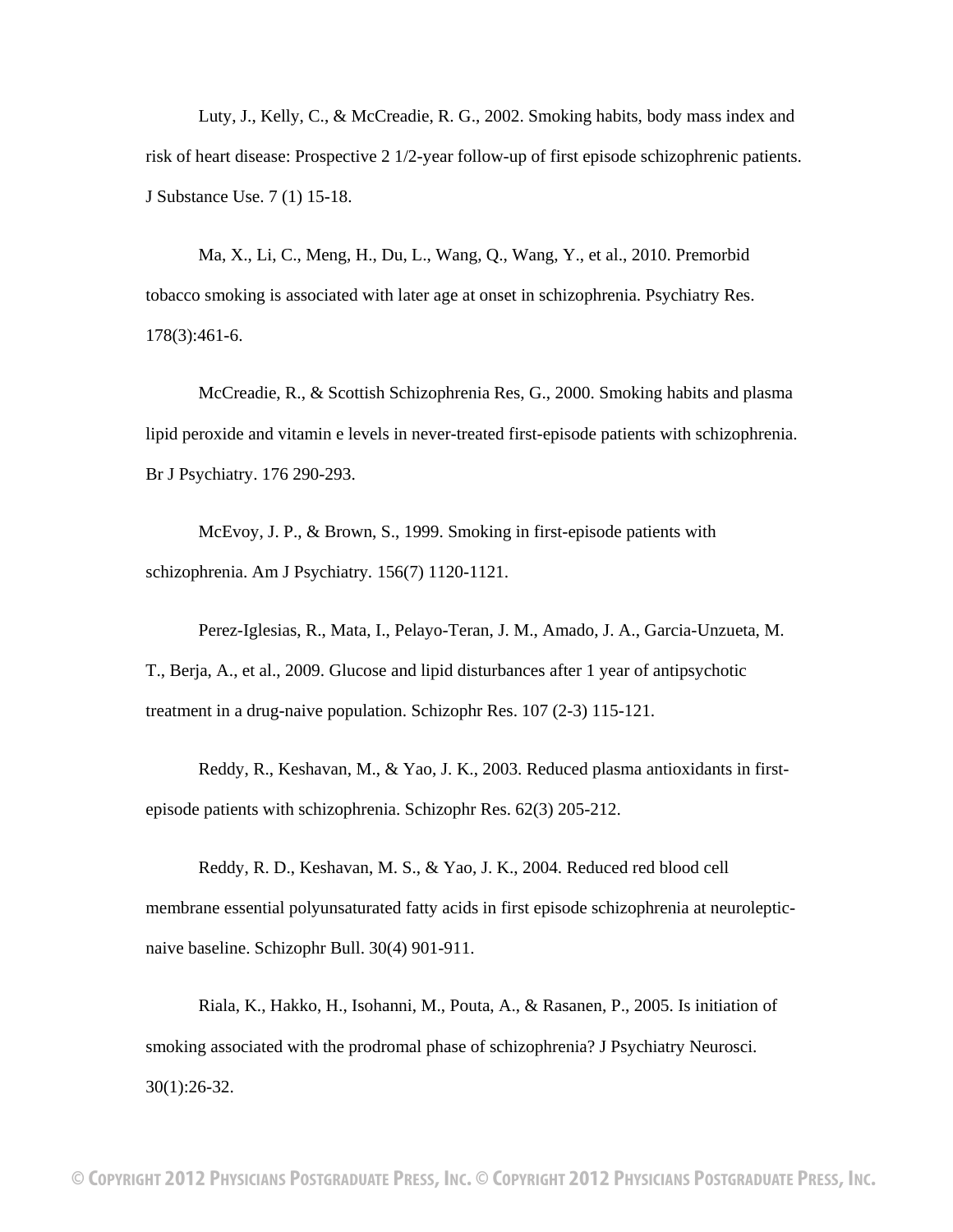Samele, C., Patel, M., Boydell, J., Leese, M., Wessely, S., & Murray, R., 2007. Physical illness and lifestyle risk factors in people with their first presentation of psychosis. Soc Psychiatry Psychiatr Epidemiol. 42(2) 117-124.

Sengupta, S., Parrilla-Escobar, M. A., Klink, R., Fathalli, F., Ying Kin, N., Stip, E., et al., 2008. Are metabolic indices different between drug-naive first-episode psychosis patients and healthy controls? Schizophr Res. 102(1-3) 329-336.

Smesny, S., Kinder, D., Willhardt, I., Rosburg, T., Lasch, J., Berger, G., et al., 2005. Increased calcium-independent phospholipase a2 activity in first but not in multiepisode chronic schizophrenia. Biol Psychiatry. 57(4) 399-405.

Smesny, S., Klemm, S., Stockebrand, M., Grunwald, S., Gerhard, U.-J., Rosburg, T., et al., 2007. Endophenotype properties of niacin sensitivity as marker of impaired prostaglandin signalling in schizophrenia. Prostaglandins Leukotrienes & Essential Fatty Acids*.* 77(2) 79-85.

Smith, G. N., Macewan, G. W., Kopala, L. C., Ehmann, T. S., Good, K., Thornton, A. E., et al., 2010. Prenatal tobacco exposure in first-episode psychosis. Schizophr Res. 119(1-3) 271-272..

Smith, G. N., Wong, H., MacEwan, G. W., Kopala, L. C., Ehmann, T. S., Thornton, A. E., et al., 2009. Predictors of starting to smoke cigarettes in patients with first episode psychosis. Schizophr Res. 108(1-3) 258-264.

Strassnig, M., Miewald, J., Keshavan, M., & Ganguli, R., 2007. Weight gain in newly diagnosed first-episode psychosis patients and healthy comparisons: One-year analysis. Schizophr Res. 93(1-3) 90-98.